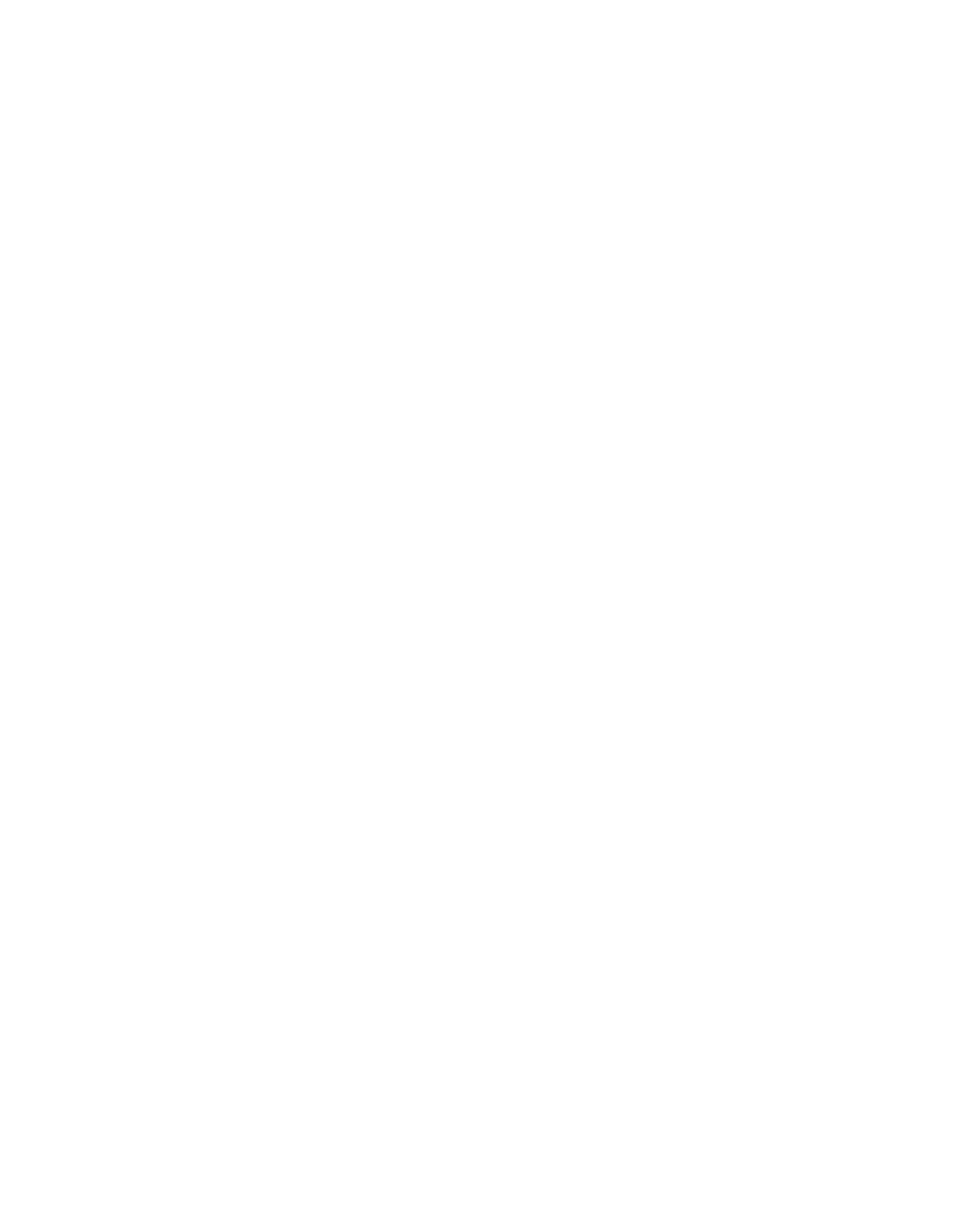# *TABLE OF CONTENTS*

| Introduction                                         | $\mathbf{1}$ |
|------------------------------------------------------|--------------|
| <b>Examples from Massachusetts Schools</b>           |              |
| <b>Online Student Courses</b>                        | 2            |
| <b>Online Professional Development</b>               | 5            |
| <b>Online Events and Projects</b>                    | 8            |
| <b>Online Resources</b>                              | 11           |
| Massachusetts Online Network for Education (MassONE) | 17           |
| Issues in E-Learning                                 |              |
| 21 <sup>st</sup> Century Skills                      | 19           |
| <b>Intellectual Property</b>                         | 22           |
| Security                                             | 25           |
| Safety                                               | 26           |
| Conclusion                                           | 30           |
| Appendix: Resources and Contacts                     | 31           |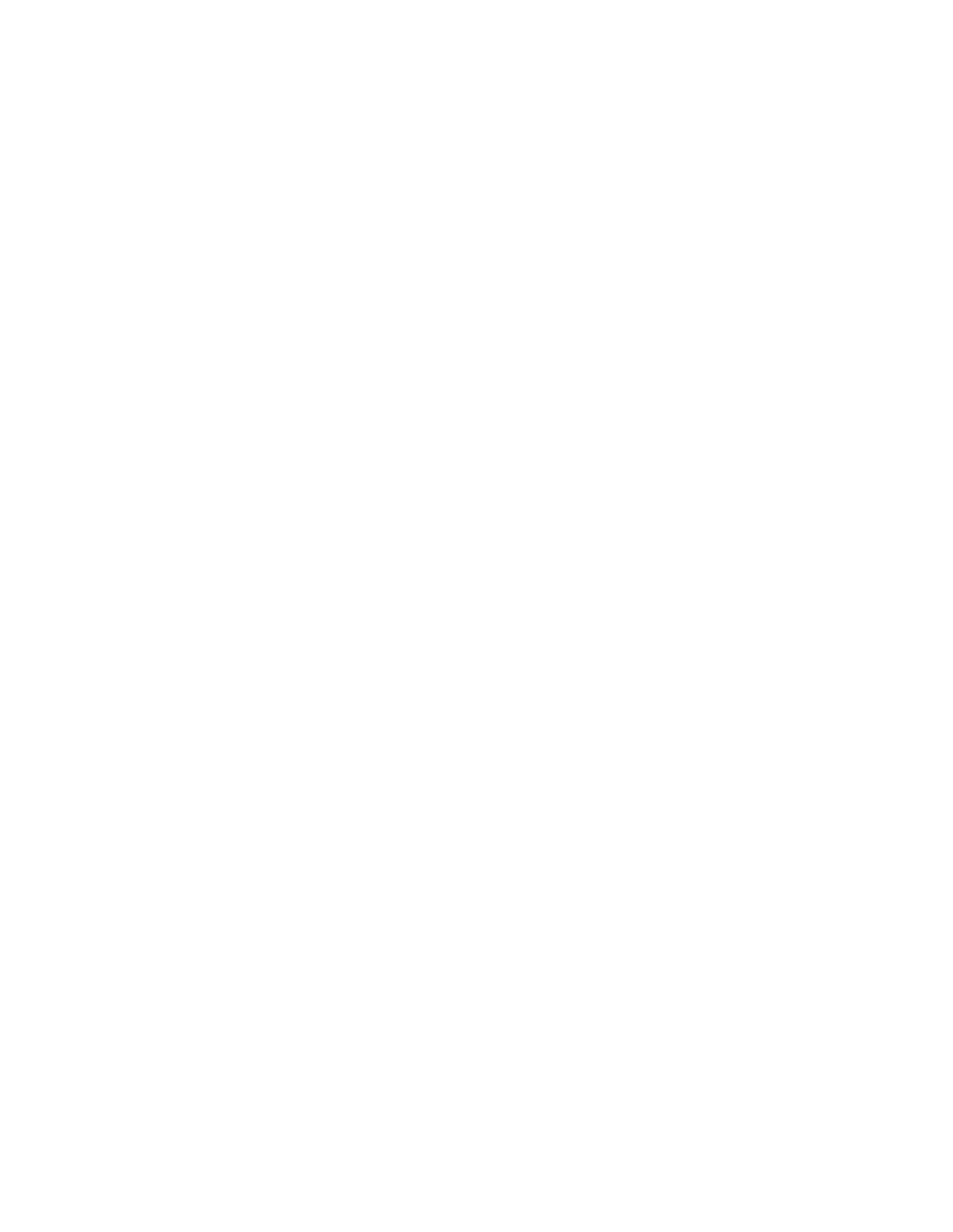### *INTRODUCTION*

E-learning offers incredible opportunities for students and teachers. Through elearning, students are able to use online resources and tools to access the curriculum at their individual levels, using multimedia to support their learning needs. Teachers are able to differentiate instruction, engage today's students, and communicate with students outside the school day. Schools and districts are able to expand the courses they provide for students and the professional development they provide for teachers.

The National Education Technology Plan states, "E-learning offers flexibility in the time, place and pace of instruction. It provides teachers the opportunity to create an instructional environment that adapts to students wherever and however they need to learn, at home or in school." $1$  E-learning is impacting student achievement by improving instructional methods, enriching curriculum content, and expanding learning communities.

*E-Learning in Massachusetts* presents some of the many ways schools are using online technologies. This report illustrates how Massachusetts educators are taking advantage of e-learning opportunities to improve student learning. Educators across the state are using online courses and resources, online events and projects, and online professional development. Included in this report is a description of issues related to elearning, such as 21<sup>st</sup> century skills, intellectual property, and Internet safety. This report also discusses how e-learning will impact the future of education for Massachusetts' students and teachers. These instructional models will help increase educators' and community members' awareness of the potential e-learning has to impact teaching and learning.

 $\overline{a}$ 

<sup>&</sup>lt;sup>1</sup> National Education Technology Plan, page 35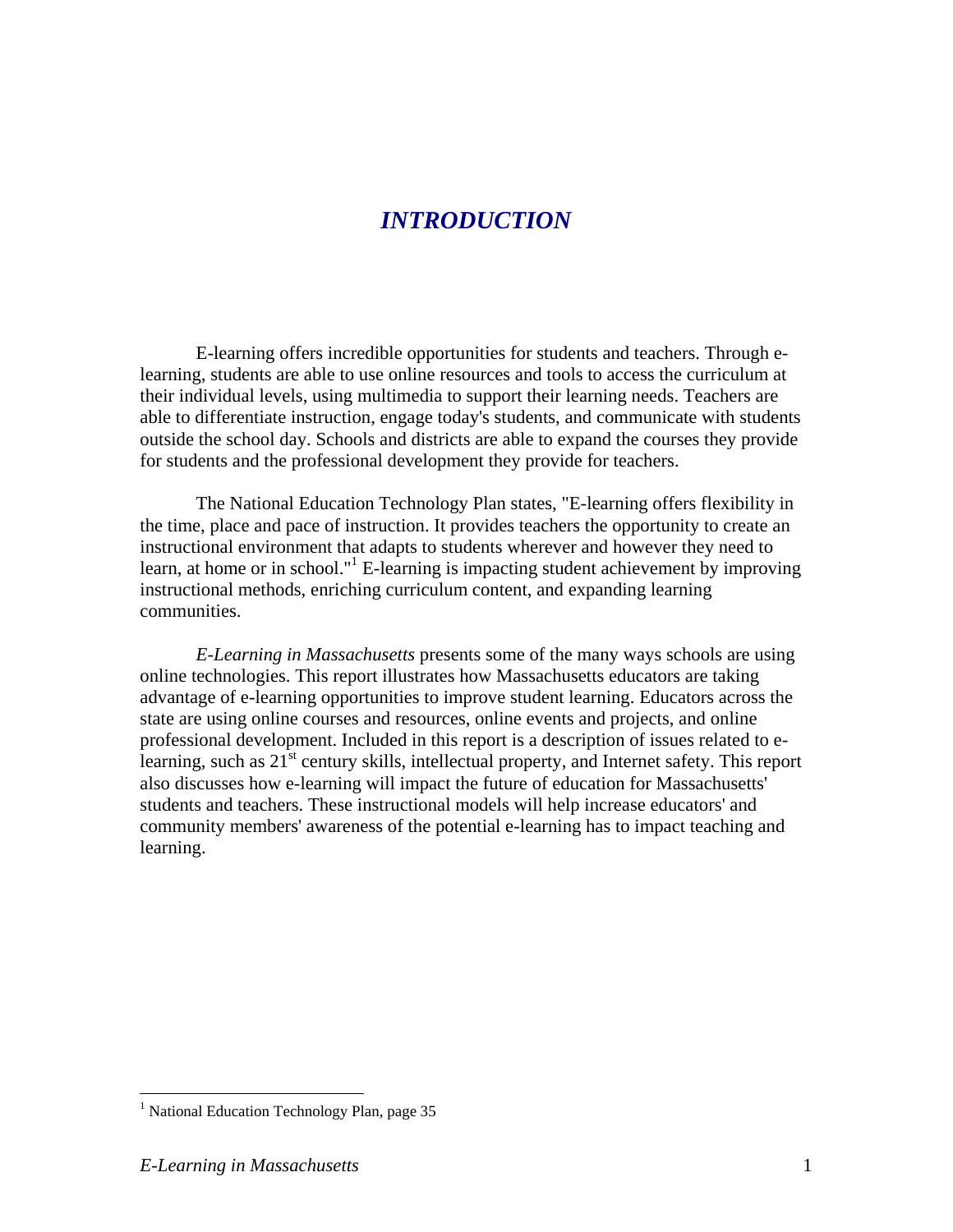### *EXAMPLES FROM MASSACHUSETTS SCHOOLS*

The possibilities of e-learning are extensive. According to the National Education Technology Plan, "We see dramatic changes taking place … a new excitement in the vast possibilities of the digital age for changing how we learn and how we teach."<sup>2</sup> Instruction can occur through online distance learning courses or by combining online components with a traditional program. Massachusetts teachers are using e-learning in areas that include online courses, professional development, events and projects, and resources. Presented below are examples from each of these areas.

#### *Online Student Courses*

With online courses, school districts are able to expand the learning opportunities they offer students, and students are able to take classes that might otherwise not be available to them. Some courses integrate online and face-to-face instruction, while others are strictly online with all instruction occurring through the Internet. Most courses utilize online learning environments, which are shared workspaces that have discussion forums and/or web-based videoconferencing to facilitate student and teacher interaction. Students typically submit work electronically through online storage spaces called drop boxes or through email. Massachusetts Online Network for Education (MassONE)<sup>3</sup> offers an online environment at no cost to Massachusetts school districts, and other online environments can be secured as paid subscriptions through vendors or through colleges and universities.

Management of online student courses varies, but school districts generally determine when and where students attend online courses. Students access courses from a variety of settings, including school computer labs, school libraries, public libraries, and homes. In some schools, students are assigned a specific class block when they work in school on their online courses. In others, students are able to complete course requirements at any time from school or using any Internet-connected computer. Massachusetts students take courses that are taught online by teachers in their own districts, in other districts in the state, and in other parts of the country. Schools that offer online courses typically have site coordinators to help students register for courses, supervise student attendance, and help solve problems that may arise for the students. These staff members support student learning and monitor student progress. Massachusetts offers guidance to help educators, students, and families effectively utilize

<sup>&</sup>lt;sup>2</sup> National Education Technology Plan, page 9<br><sup>3</sup> MaccONE available: http://massona.mass.org

<sup>&</sup>lt;sup>3</sup> MassONE, available: http://massone.mass.edu/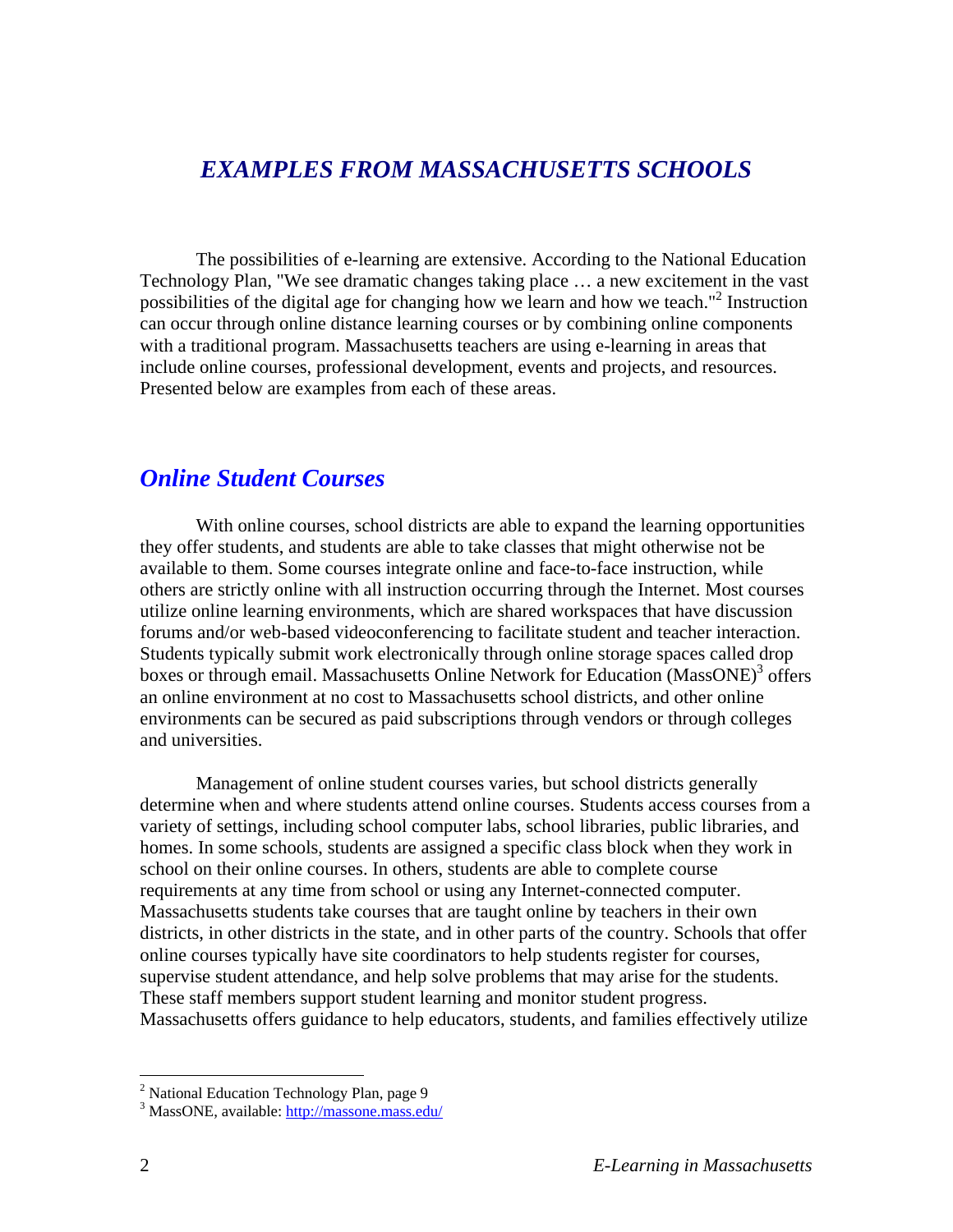#### quality online courses in the *Massachusetts Recommended Criteria for Distance Learning Courses*. 4

Online courses enable small districts to collaboratively meet student needs by sharing resources. AP (Advanced Placement) Language and Composition is one of the courses that are available through Virtual High School (VHS), a collaborative provider for student and professional development courses. A high school English teacher from Wareham teaches this course for students from a variety of schools in Massachusetts and other states. Through this course, students learn what constitutes a sound argument and how to recognize and develop a strongly written argument. The students participate online in VHS's virtual learning environment and work from an Internet-connected computer at school or any other location. One way the teacher helps students succeed in the online environment is by including links to definitions and other supportive information within readings and assignments. Another way he assists students is by using a variety of grading levels: *informal*, *semi-formal*, and *formal*. For example, because of the difficulties of quickly typing responses in online discussion forums, the initial online stages of an assignment are graded *informally* and spelling does not count. However, to emphasize the importance of accuracy and carefulness, proper spelling is required for the *formal* grading of the final products.

The Western Massachusetts Distance Learning Network provides a videoconferencing system that enables eighteen districts to share distance learning courses. Through this network and with Hampshire Educational Collaborative (HEC) as a coordinating agency, Gateway Regional School District offered an advanced placement history course for students from Gateway and from Mohawk Trail Regional School District. The instructor met with eleven students for eighty-five



*Videoconferencing courses often use two television monitors to display each participating site. They also use a digital camera and speakers, shown on top of the larger screen.* 

minutes daily, utilizing web-based instruction, videoconferencing, and occasionally faceto-face instruction. As one part of the course, the instructor and two colleagues helped students research Andrew Carnegie, J. D. Rockefeller, J. P. Morgan, and challengers from an historic press conference. The teachers modeled the press conference process for

 $\overline{a}$ 

<sup>4</sup> The *Massachusetts Recommended Criteria for Distance Learning Criteria for Distance Learning Courses* is available online: http://www.doe.mass.edu/edtech/news03/dl letter.html .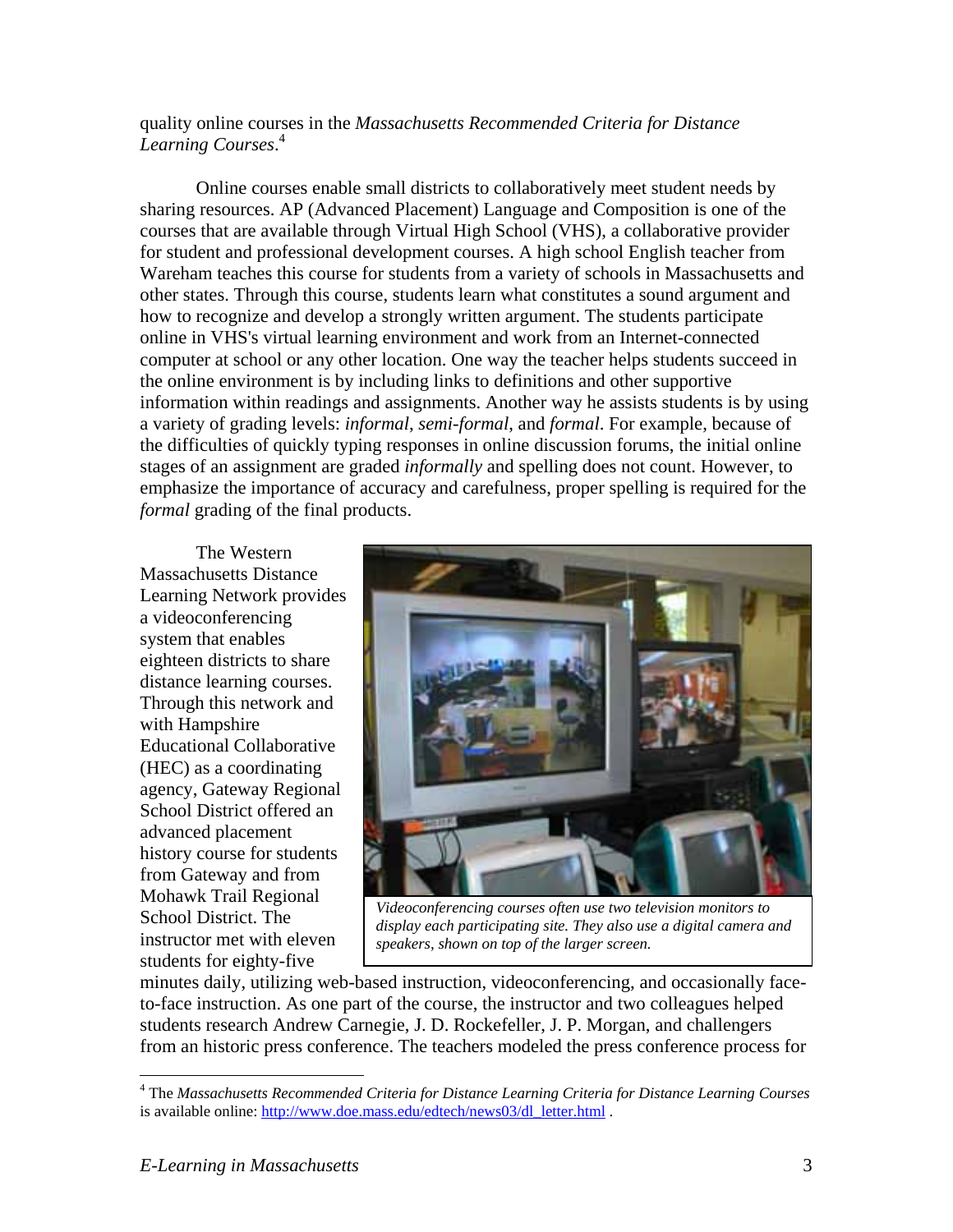the students, who then held their own mock press conference through synchronous videoconferencing. As a result of this course, students from two different schools had the ongoing opportunity to interact with peers, enriching the learning process and allowing students to interact with a greater diversity of classmates. Furthermore, students improved or enhanced their research, thinking, public speaking, and writing skills.

Technology makes it possible for schools to offer specialized courses for their students. In Mohawk Trail Regional School District, a high school teacher used videoconferencing and Internet technology to teach a course in C++ programming for sixteen high school students in Mohawk Trail and Gateway. The instructor's goal was to conduct a regular C++ programming course as if the two groups were located in one room. The teacher projected his computer image onto the television screen, used a digital whiteboard for explanations, and used email for checking work and helping with any problems. He used the videoconferencing cameras to see the computer screens and check student work at the remote site. Homework was passed in via email, and tests and quizzes were posted on the class web site minutes before they were taken and then passed in via email. To provide support through face-to-face instruction, the teacher went to the remote site five times, giving those students opportunities to interact with him directly. Students who took the class generally did not have any programming skills at the beginning of the course. By the time the course was done, all students could do basic programming, and many of the students were learning more difficult programming on their own.

Online course modules can help homebound students keep pace with their onsite counterparts. In a pilot program in SPS (Springfield Public Schools) Online, Springfield teachers are utilizing online course modules to help provide a smooth, successful

transition for the students when they return to school. There are typically 75-100 students each day who are homebound for a variety of reasons, such as severe medical needs, which require them to be instructed in a nontraditional format. Rather than enrolling in complete online courses, students are able to participate in course sections, or modules, for the curriculum units that are being taught in the classroom while they must remain home. Students access



SPS Online course modules from home via broadband cable Internet service, and the modules are taught, monitored, and assessed online by content area specialists. As more of the curriculum becomes available online, its use will be expanded until all curriculum in each academic area is available online for all learners. Ultimately, any teacher who believes that his or her students would benefit from the instructional units will have the ability to assign online modules.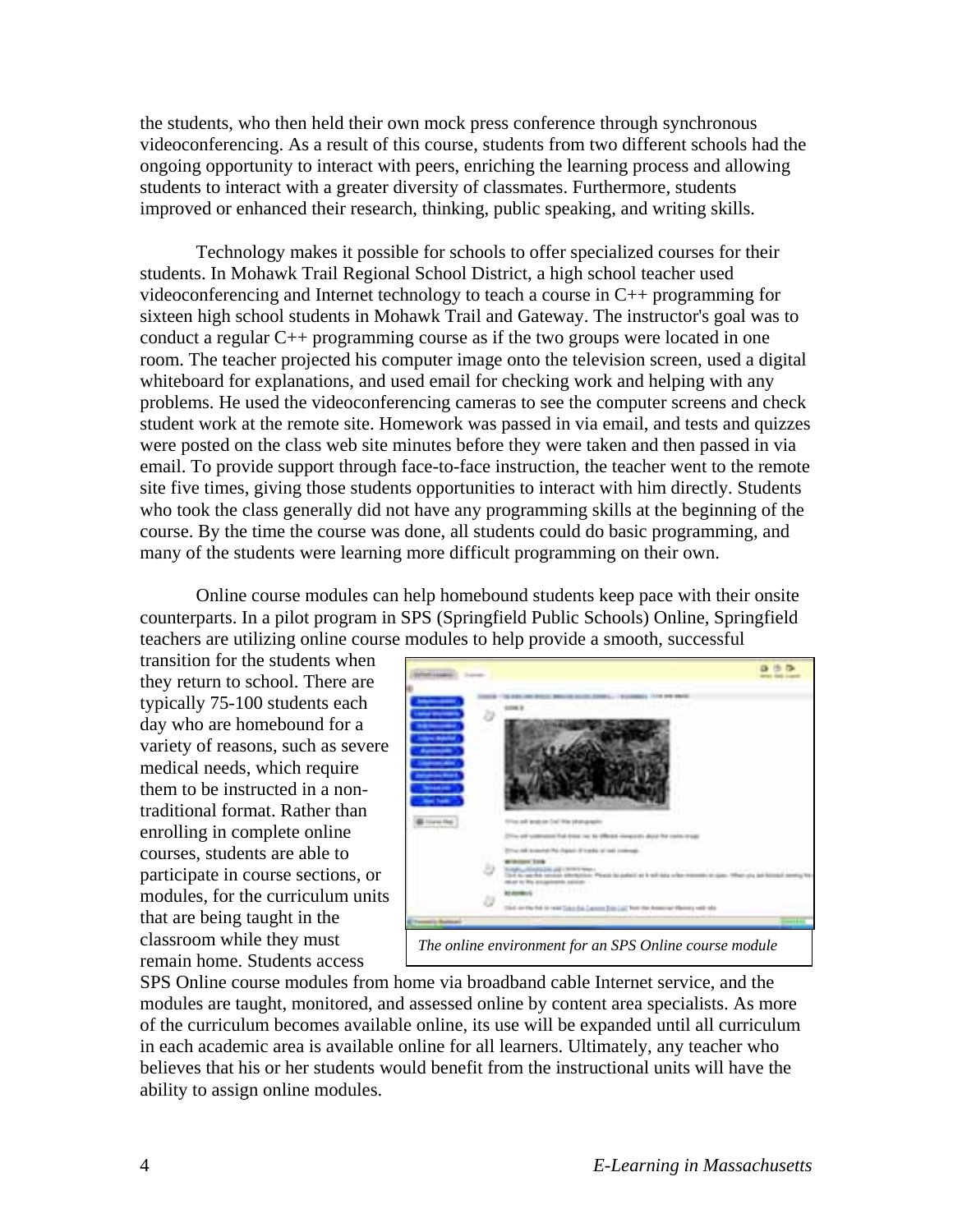### *Online Professional Development*

The use of e-learning can improve the availability of professional development courses and activities by increasing educators' access to presenters with specialized knowledge. With e-learning, presenters and teachers can virtually attend workshops, allowing educators to participate in professional development activities across greater geographical areas than would otherwise be possible. Using online professional development to enhance teaching skills and support instructional efforts extends learning beyond the school day and a school's physical location, helping teachers learn anytime, anywhere. The increased opportunities for professional development by e-learning help teachers to become highly qualified, as required by No Child Left Behind.

#### Supporting Instructional Efforts

By taking online professional development courses, teachers are able to collaborate online and improve instructional methods. Cambridge Public Schools provided a yearlong professional development program for teams of educators from fourteen schools to develop standards-based curriculum units. Through this district-wide program, ninety teachers had access to technological tools and courses designed to help them develop skills and knowledge to enhance instruction and student performance. The curriculum development teams consisted of classroom teachers, technology specialists, and library media specialists, who worked both offline, on a weekly basis, and online, through professional development courses. Harvard Graduate School of Education provided rigorous courses from its online professional development program. The teams used Harvard's pedagogical framework for the development of technology-enhanced units. The project helped build Cambridge's capacity to provide assistance to the schoolbased teams. When implementing the new curriculum units, teachers noticed an improvement in students' engagement, skill development, and inclination to do better work.

E-learning activities can support traditional professional development programs by improving the way participants communicate and share information. In Pentucket, an online learning environment has been used to support a district-wide curriculum mapping project. High school curriculum maps were shared online to provide staff access to the information. During a professional development day at the high school, the staff worked in teams to analyze and discuss the maps. They viewed and downloaded curriculum maps, shared their ideas in a discussion forum, added essential questions, and then uploaded the new enhanced maps for more collaboration activities. Sharing the curriculum maps online promoted discussion and refinement of the curriculum across the high school grades, and the district is continuing to use this process to map the middle school curriculum. By using e-learning to support face-to-face professional development sessions, the district increased the degree of staff participation and feedback for the curriculum mapping project.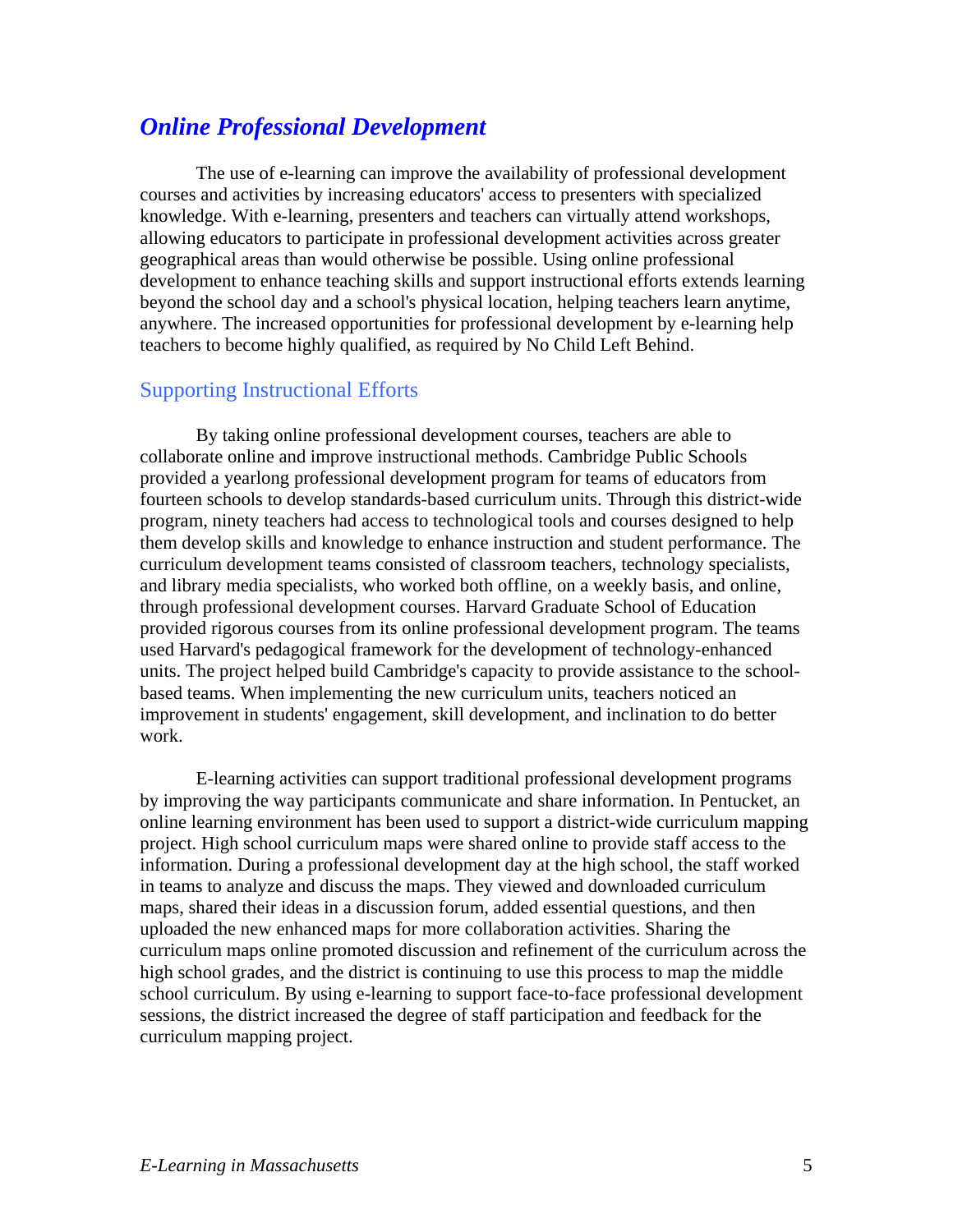Using synchronous audio and video technology to provide professional development enables people in different locations to attend and interact in virtual workshops. The MassCUE (Massachusetts Computer-Using Educators) Handheld Special Interest Group participated in such a workshop to learn how to use handhelds to support



*the Nauset presenter in the top left window. Other windows display text, presentations, and additional information.*

the instructional process. Nauset Public Schools' administrator for technology presented the training from Nauset, using Internet communication software, a camera, and a microphone. The MassCUE group used the same equipment, meeting in Worcester where the group's chair is an instructional technology specialist. During the virtual workshop, the Nauset presenter showed a slideshow, talked to the group, lead an online chat discussion, and controlled the computer screens at both

ends, all in real time. The Worcester leader projected the slideshow to the group, and she facilitated the arrangements at the site. The chat session was logged to create a record of the typed discussions. For upcoming sessions, the presenter will record the entire presentation so others can see and hear everything in an archived format.

E-learning can help districts collaborate to provide instruction that meets individual student learning needs. Beverly Public Schools, on the north shore, and North Central Charter Essential School, in central Massachusetts, used a discussion forum on MassONE to collaboratively reflect on the usefulness of various educational software to help struggling students. As part of the evaluation process, Beverly's director of technology posted anonymous samples of student work for the participants to evaluate. For example, the director posted the student assessment reports from a language arts software system on the Virtual Hard Drive for the teachers to examine. Then she asked the teachers to post responses to the discussion forum explaining what instructional areas they would focus on to meet students' needs. Using the discussion forum enabled teachers from two school districts, usually too distant to collaborate, to easily share ideas for strengthening instruction.

#### Enhancing Online Teaching Skills

Through online professional development courses, teachers can learn how to support student learning in online courses. ACCEPT Collaborative has been working with Virtual High School (VHS) to provide two online professional development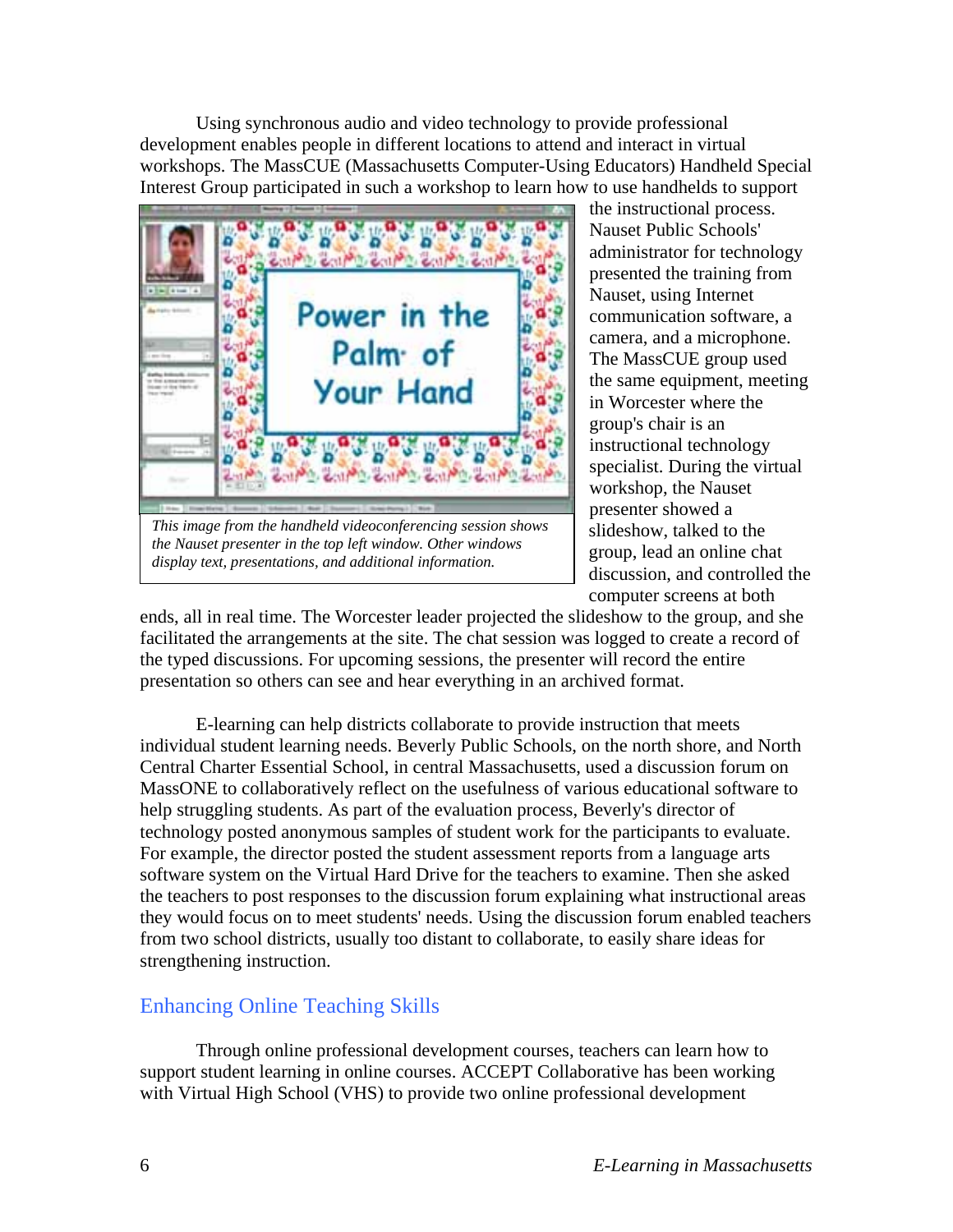opportunities for its members. One is a fifteen-week online program for certified teachers, which prepares those teachers to teach courses themselves. The other is a fourweek program for site coordinator training. By participating in this training, educators learn to act as effective contact people between VHS teachers and VHS students. Site coordinators help support student learning and the effectiveness of online courses. Taking these online courses helps teachers better meet student needs because they experience for themselves the unique advantages and challenges of learning online.

With online professional development courses, districts are able to foster selfdirected, self-paced study for teachers. Plymouth teachers participated in an online course delivered through MassONE about developing online student courses and understanding copyright issues. To participate in the course, teachers logged in to MassONE, where they were directed to resources they needed for each week's activities. For example, one week teachers viewed a slide presentation, completed a self-evaluated quiz, and then

posted a response to a question about copyright in a discussion forum. The topics and resources changed each week as the teachers prepared online course materials. For one of the culminating activities, teachers were asked to write a single-page reflection on copyright, fair use, and file sharing in the classroom. Then they uploaded their responses to a folder in the Virtual Hard Drive so that all of the teachers could read them. This course engaged teachers through the use of discussion



*instructors placed in the Virtual Hard Drive.* 

forums and file-sharing on the Virtual Hard Drive, allowing teachers to better understand the mechanics of online course delivery. As a result of this course, teachers developed their own online courses for students, as well as online content to include in their traditional classes.

#### Providing Professional Development for Administrators

Online technologies offer opportunities for administrators to participate in training and collaboration that support the unique needs and challenges of their positions. The Superintendent's Academy was created through a partnership with the Massachusetts Association of School Superintendents (M.A.S.S.), the University of Massachusetts Boston, and several school districts. The overarching goal of the Superintendent's Academy is to demonstrate how school leaders can solve real problems and facilitate team building through the use of online communication technologies. The academy uses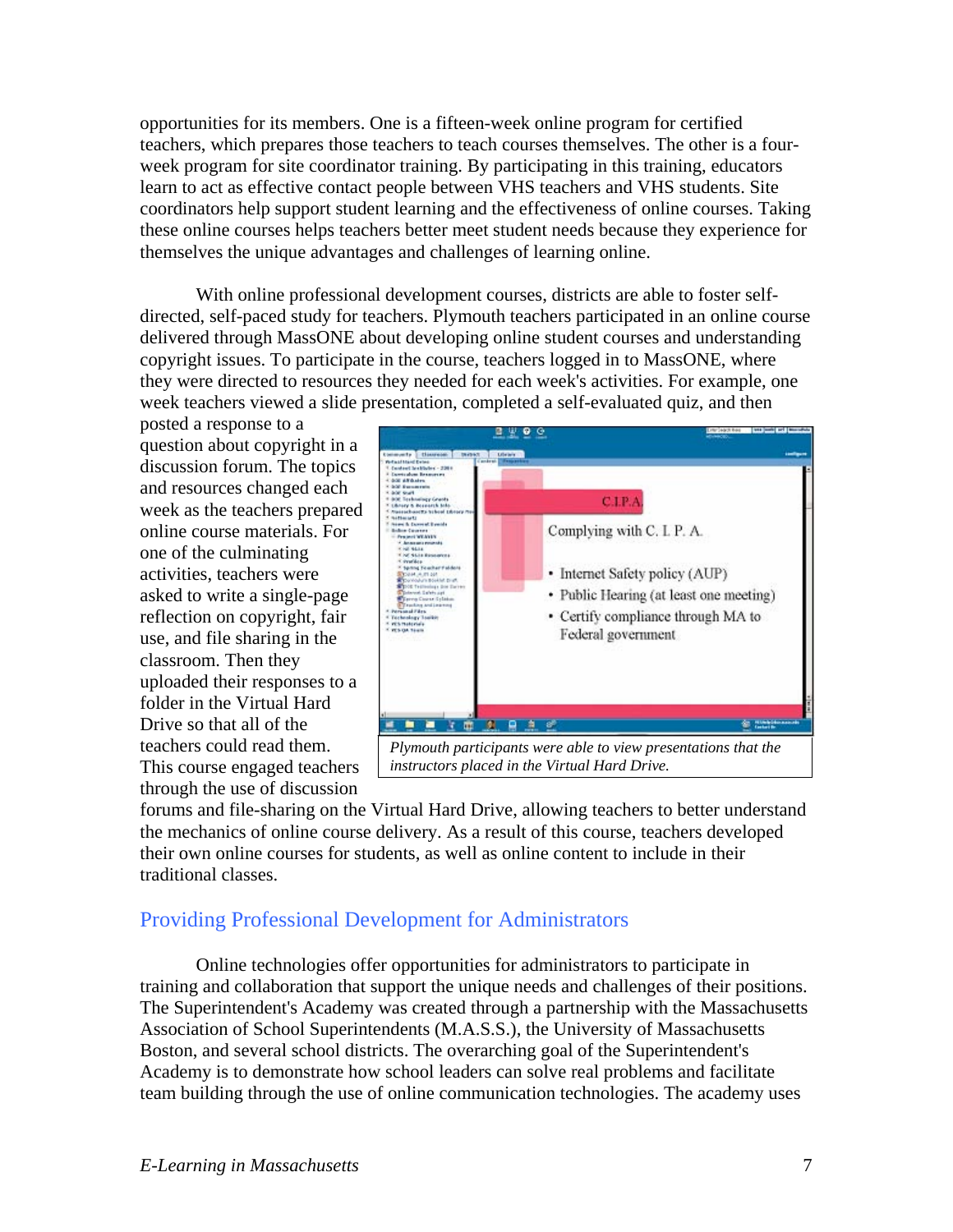an online environment for threaded discussions, file sharing, online resources, video streaming of interviews, and narrated slide shows. In one course, a staff member from MassONE conducted a videoconferenced training session, which was archived so that new participants could watch the presentation at any time. The project provides quality instruction to future superintendents and expands access to the M.A.S.S. mentoring program for current superintendents. Through the Superintendent's Academy, administrators are able to take advantage of online professional development opportunities that fit their unique needs and work schedules.

### *Online Events and Projects*

The Internet makes it possible for students and teachers to participate in national events and projects. These activities range from one-time or annual occasions like the Iditarod to regularly scheduled programs, such as MysteryQuest, that are created to foster student interaction with the curriculum and the community. By participating in online events and projects, teachers connect their students to people in other parts of the country and the world, and students are able to participate in authentic learning experiences.

### Participating in Online Events

Online educational events allow educators to immerse students in real-world applications of reading, writing, estimation, computation, problem solving, and research. A fifth grade class in Taunton has joined hundreds of classes throughout the country and



in Canada, England, Germany, and Iceland to participate in the eIditarod. The eIditarod project and web site, created by a Massachusetts-based educational consultant, are open to students in grades K-8 and can be adapted to any classroom based on the needs of the students. Using the official Iditarod web site, classes study the trail and the mushers and then select one team to follow

online for the race. Each time the Iditarod team pulls into a new race checkpoint, the class emails the project team, and the team responds to the classes with problem-solving tasks related to the race. The Taunton teacher has her class complete an Internet treasure hunt, create individual and class wall maps, read books about the Iditarod, and craft scrimshaw soap carvings and dogsled models. Making maps to scale, determining elapsed time, and collaborating to create original structures and artwork help the students apply everyday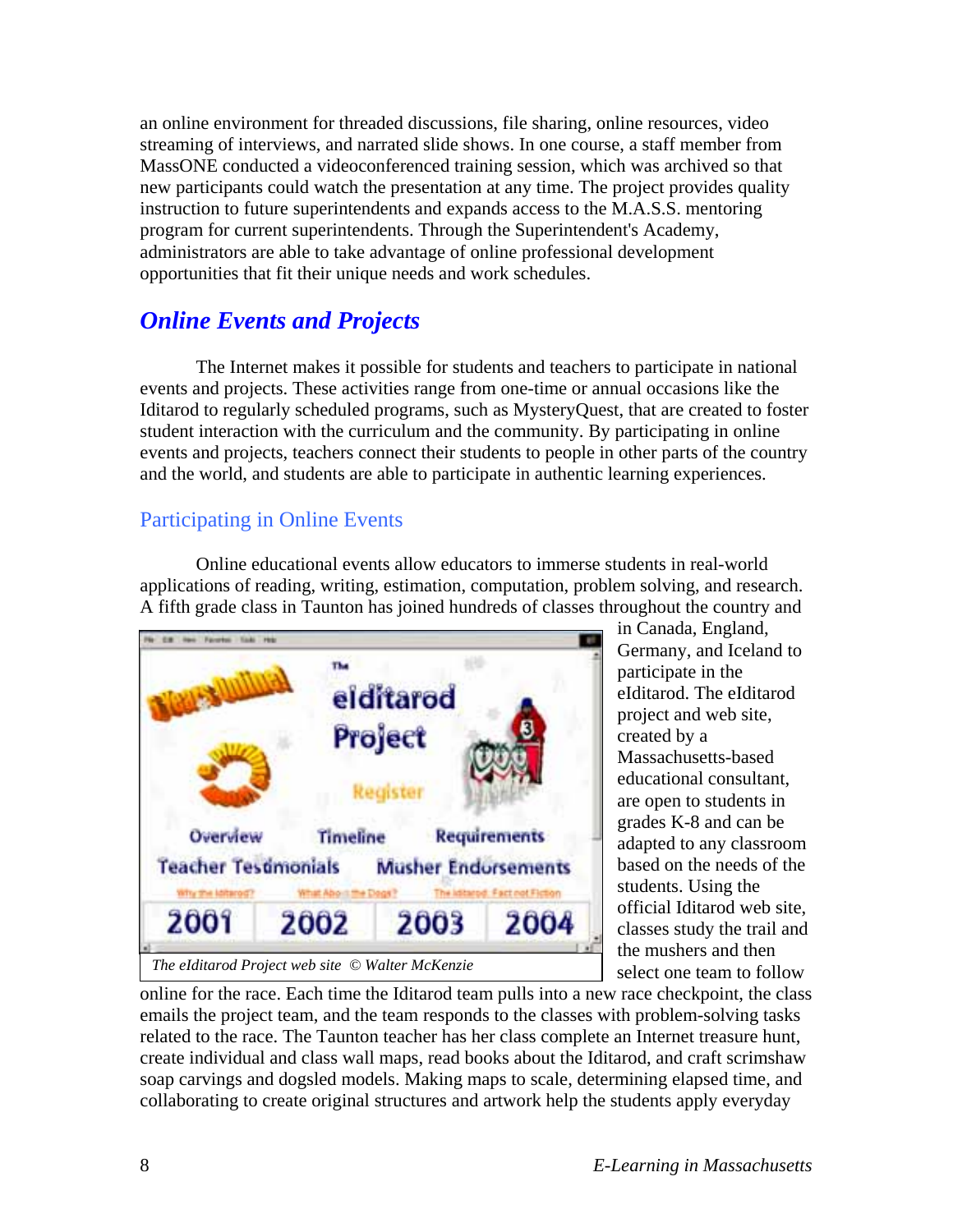skills to real-world situations. Students show a great deal of enthusiasm for the online project, improving attendance and thinking skills.

Online projects can expand the classroom far beyond the school walls, and they can be very motivating for students. Clarksburg students used videoconferencing to participate in MysteryQuest, an interactive project designed for middle school students studying world geography. Each session of MysteryQuest includes several mystery locations, which are researched and presented by different student groups. Students from other schools then use maps, the Internet, textbooks, and other resources to discover each mystery location as it is presented. To prepare for their own presentation the students conducted research, made props, arranged the videoconferencing presentation, and created a PowerPoint slide show with clues about their mystery country and city. On the day of the MysteryQuest videoconference, the students ran the communication equipment, presented their mystery location, and then participated in finding other schools' mystery countries. Students voluntarily arrived at school before the start of the day and stayed in their classroom during lunch, at recess, and after school to complete the project. All the students were motivated to be actively involved in their education and walked away from this activity feeling a great sense of accomplishment and excitement.

### Interacting with Experts Online

Incorporating email into curriculum projects can enable students to use community experts as resources for learning. In Shutesbury, a fifth/sixth grade teacher led his students in a research project involving a study of science fields. During the fivemonth project, each student selected a local scientist to interview. The students visited in person with their scientists, seeing their work environments, asking about their jobs, and taking digital pictures. Back in the classroom, the students wrote drafts of the information they gathered about each scientist's life, research, and branch of science, incorporating the digital pictures and answering questions about their scientists. The students emailed questions to the scientists to fill gaps in their drafts and check their facts and then presented information about their scientists to the class. The individual drafts were then combined to create a published book titled *Meet Local Scientists: A Book for Kids, by Kids*.

E-learning activities can open up opportunities for teachers and students to communicate with each other and with members of the community. High school teachers in Holliston and Framingham collaborated on a project to enable art and architecture students to share authentic learning experiences. They taught their students about the aesthetics involved in good photography, how technology is used in visual arts, and about the significance of



*Student picture of stairwell in Holliston town hall © 2004 Marie Grunbeck, Holliston High School*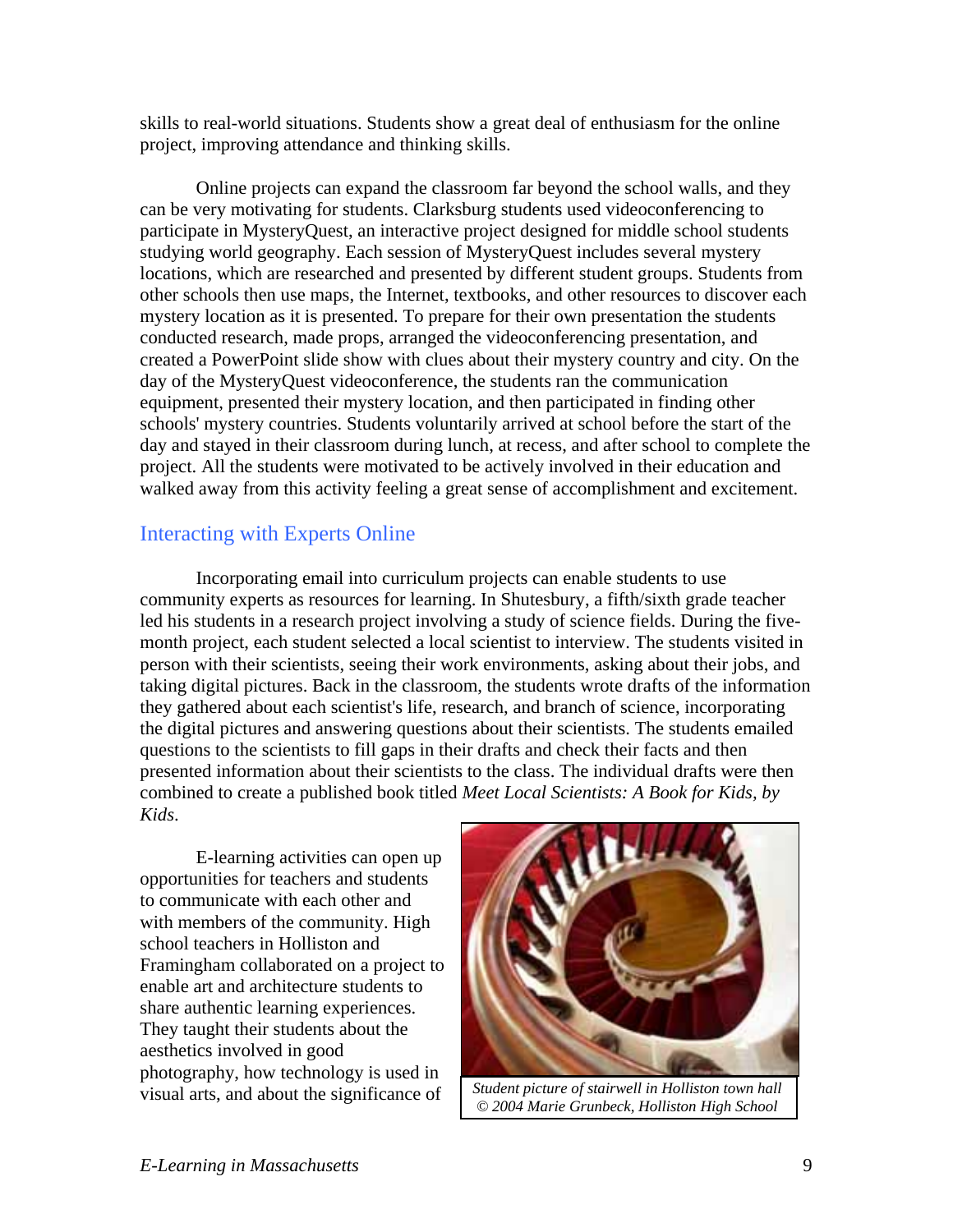architecture and its relationship to the community. The teachers used an online learning environment to post discussion questions and to have the students reflect on their work in online journals. A professional photographer served as an artist-in-residence, working with the students to plan photo shoots and visit sites. Students photographed architectural examples in Holliston and Framingham, talking with many community members in the process. Then the students used photo-editing software to adjust aspects such as perspective and lighting. The culmination of the project included exhibitions in the schools' art galleries, a series of handmade books of photo essays, and virtual photo galleries on the school web sites. The images were shared not only with the schools and families, but also with the community members of both towns. The teachers found that the visual aspects of the class helped special needs students thrive; in fact, they frequently assisted other students with both the process and the technology.

### Working with Online Media

Interactive online events can help students understand and cope with social and ethical issues. Halifax students participate in the Van Go Radio program, which is



broadcast online through the program's web site and in Marshfield through a Massachusetts-based non-profit radio station. The project presents skits and dilemmas relevant to fifth and sixth graders, such as conflicts children may face at recess or a new student being picked on in the cafeteria. Topics are presented in a series of three broadcasts, and participating teachers receive a loose-leaf binder with teaching resources

for each topic. During each broadcast four registered classes work with the show's host. The Halifax students have worked with their classroom teachers and library media specialist to tune in to the broadcasts. When they are scheduled to participate, students are able to interact in a live discussion by phone and a synchronous discussion by email. After each show, students may keep the discussion going by emailing their comments to Van Go Radio. Emailed comments are saved and posted online as a blog, and each is archived and placed on the web site, enabling students to listen later at home with family and friends.

E-learning activities can help prepare students for the workplace by giving them authentic ways to interact with the media and the community. In West Springfield, students learn how to write and produce an online school newspaper. The high school newspaper, the *Terrier Times,* has been published in print format for many years, but the advisors decided to begin publishing an online edition to teach students how to create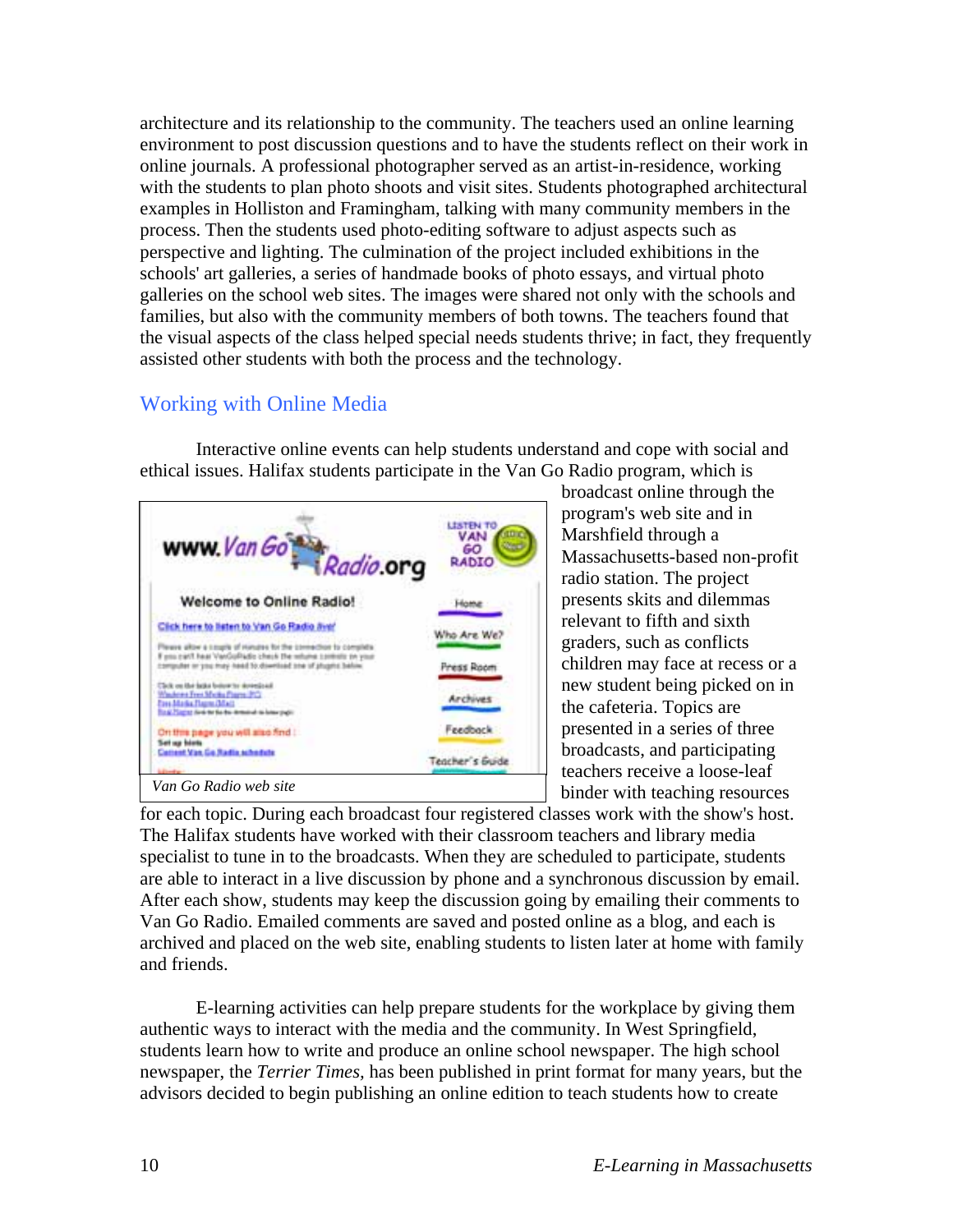effective, informative, and eye-catching web presentations, something crucial not only in the realm of journalism but

also in other multimedia workplaces. The online version is published weekly and informs the school community of timely issues, while the print version is published monthly and now includes investigative news, lengthier profiles and features, and opinion pieces. Web presentation, like web copy, is quite different from print in terms of layout, image formats and resolution, and article length. Having both mediums creates a beneficial learning



opportunity. In addition, publishing the online *Terrier Times* weekly gives students more practice in true deadline writing, a crucial learning experience for any future journalist. With the technological resources and online publishing, more students are drawn by the opportunity to learn and develop a wider range of journalism skills.

### *Online Resources*

A wealth of online educational resources are available to support student learning. Using resources such as online news outlets, databases, and primary sources enables teachers to support curriculum content, improving the quality and appropriateness of information available for students. Web-based interactive tools and applets encourage students to become engaged in the curriculum and use higher order thinking skills. Online discussion forums, lesson modules, teacher Web pages, and streaming multimedia presentations help teachers provide students with richer and differentiated instruction.

### Using Online Content

Online primary sources such as historical journals, legal documents, and photographs make authentic information easily accessible for teaching and learning. Examining online primary sources enables students to better understand historical events and the perspectives of the people involved in those events. Online digital collections of primary sources have the added advantage of making the resources available to students in any location and letting students quickly search extensive collections. In Frontier Regional School District, high school students use a digital collection of primary documents, such as excerpts from an agricultural almanac, and historical artifacts, such as a picture of an antique ditch plow, to research the ways eighteenth-century agriculture was improved by gentleman farmers to create a healthy, growing agrarian society. The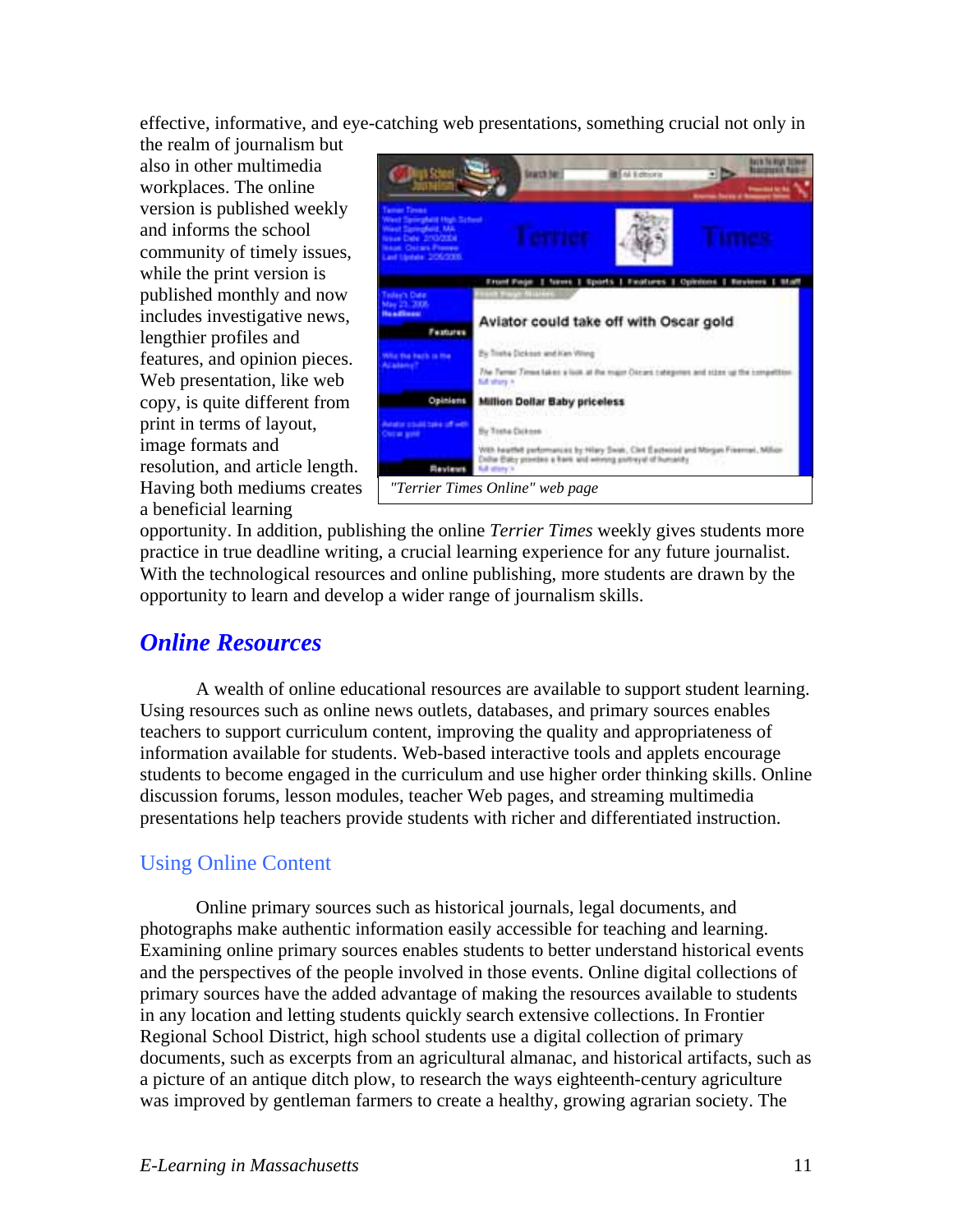students study the primary documents and objects to discover the practices of progressive farmers in the Connecticut River Valley and understand how the farmers saw the improvement of land, improved husbandry, and increased production as one step in the



*Image of* "*Bancroft's Agricultural Almanack" from the online collection © Memorial Hall Museum - Pocumtuck Valley Memorial Association* 

movement toward a market economy. The library teacher has found that through the use of the digital collection students are able to move from the acquisition of basic content to higher order thinking skills, which they express both verbally and in their writing.

Online news outlets, such as news agencies and organization web sites, enable teachers to enrich classroom instruction and provide students with meaningful applications for knowledge. After the deadly tsunami in December 2004, teachers were able to use Internet resources to find the timely information they needed to discuss this natural disaster with students. A sixth grade teacher in Somerset had her students visit the Doctors Without Borders website to see what was being done by the organization for tsunami victims and their families. In Sudbury, a school librarian conducted a mini-webquest for middle school students, gathering information about the tsunami from news, weather, and charity web sites.

Online reference databases, typically available by subscription or through a regional library system, are easily searchable collections of published articles and resources. They provide information for particular topics, levels, or audiences, and they are updated as needed to provide information on timely events. Databases help reduce the amount of time students spend searching for resources, because students can easily find appropriate, authoritative articles that are already identified and organized. In Chelmsford, a library teacher uses online databases to provide resources for at-risk students. One of the databases she uses includes lower-level encyclopedia entries, which are helpful to at-risk students because the text is written at lower reading levels and supported by illustrations and animations. Another online database she finds helpful presents current information about high school issues like homework or drinking and driving.

Online lesson modules give each student the ability to complete work at his or her own pace, receive individualized support, and learn through interactive simulations. Dover students who are studying how climate, physical geography, and natural resources affect the people of Canada use a teacher-created module to create a travel brochure or radio commercial to demonstrate their learning. The embedded links in the module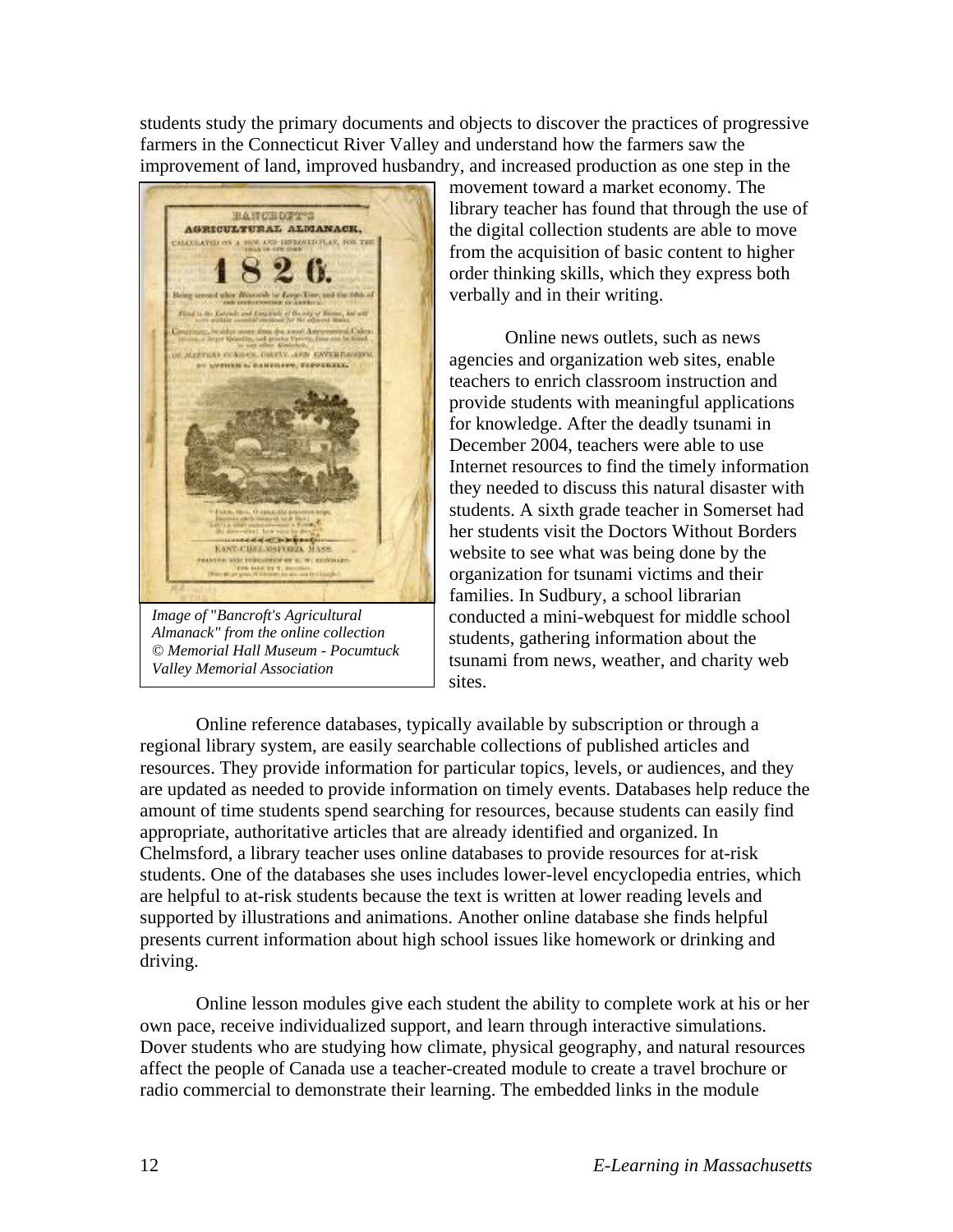support student learning by providing additional information when students need it. For example, when reading about gathering information from multiple sources, students can click on a link to a resource page, read a description of resource types, and follow links to online resources. Students can also access tutorials to review the skills needed to complete the assignment. In Malden, students are learning about rocks and minerals through an online project-based unit. Students follow links to teacher-tested web sites to learn about the rock cycle and to learn how to identify rocks and minerals. Teachers combine the online unit with hands-on study of rock samples and a visit to the Saugus Iron Works National Park. These online lessons are useful to students because they make information accessible through the Internet at any time, and they allow students to revisit the lessons they might have missed.

Teacher-created web pages are frequently used to enrich traditional instruction. They enable teachers to customize instruction to meet a variety of student needs, providing links to helpful web sites or online resources. In Marshfield, fourth grade teachers use their own web pages to help students efficiently and effectively complete assignments and interact with each other. Elementary students visit the web pages to follow links to Internet resources and to learn what school library resources the teachers

recommend for their projects. In Hopedale, a high school geometry teacher customizes instruction by publishing

*Online modules provide support resources for student learning. Students are able to follow links to get resources or review lessons on specific skills.* 

geometry lab directions for the students as they explore concepts such as vertical angles and linear pairs. Each class begins with face-to-face instruction, and then the students work online to explore a problem, use geometry software applications, gather and analyze data, and draw conclusions. With the online publishing of worksheets, rubrics, and links to Internet resources, the high school students quickly find the information they need for their group assignments. The teacher has found it is well worth the time and effort spent preparing her web site. By using realistic data and the online information the teacher provides, the students are able to discover important theorems for themselves and learn much more than they would using just the textbook.

#### Using Online Tools

| Online discussion                                                                                                                                                                                                                                                                                              |                                                                                                                                     | 圕<br>000031<br>Ф | ADVANCEO       |                                                 |
|----------------------------------------------------------------------------------------------------------------------------------------------------------------------------------------------------------------------------------------------------------------------------------------------------------------|-------------------------------------------------------------------------------------------------------------------------------------|------------------|----------------|-------------------------------------------------|
| forums facilitate                                                                                                                                                                                                                                                                                              | Classroom<br>District<br>Community                                                                                                  | Library          |                | configure                                       |
| communication and                                                                                                                                                                                                                                                                                              | <b>Community Forums</b>                                                                                                             |                  |                |                                                 |
| 510                                                                                                                                                                                                                                                                                                            | Forum Home » North Beverly School Forums »<br><b>Drinkwater Forum</b><br>Messages: 195 Topics: 3 Last Post Dec 8, 2004 11:57<br>AM. |                  |                | Welcome, aprilgraziano<br>Your Settings/Profile |
|                                                                                                                                                                                                                                                                                                                |                                                                                                                                     |                  |                |                                                 |
| Intraductus<br>A lob quartant to tophing and burning<br>by meetingstry discovering analyzing at<br>nos lauf flom tonard prometric discoverie<br>Apprised:<br><b>Milled</b> Mass<br>Lake are designed as inflator whose setti                                                                                   | O<br>Post New Toolc<br>Search Forum<br>Pages: 1                                                                                     | 66 Watch Forum   |                | Go Back to Forum List                           |
| insub conclusion, Students are provided a<br>Use of exchanges and condischery and presis                                                                                                                                                                                                                       | Topic                                                                                                                               | Author           | <b>Replies</b> | <b>Last Post</b>                                |
| share their ideas and coocharene is insulus<br>The gain in analytehending and the ager                                                                                                                                                                                                                         | C Memories of 4th Grade                                                                                                             | pdrinkwater      | 95             | Jun 24, 2004 9:22 AM                            |
| had why are the activities shallenging fact                                                                                                                                                                                                                                                                    | State Report Project                                                                                                                | pdrinkwater      | 58             | Mar 26, 2004 8:04 AM                            |
| <b>Geometry Luke</b><br>Math John car be multified from publish                                                                                                                                                                                                                                                | C Literature Review                                                                                                                 | pdrinkwater      | 39             | Feb 11, 2004 6:08 PM                            |
| jogs of this sells arts, markets will find sen<br>property passes. Massed Seal Free to print the<br>see please contact me for permission.<br>Additionally. Base are strand offer as<br>and a<br>teach. If you profin to such from print a<br>aducts can be used as climations lake.<br>Swephy Labo on the Work | Pages: 1<br>O Denotes unread messages since your last visit.<br>C Denotes updated messages since your last visit.                   |                  |                |                                                 |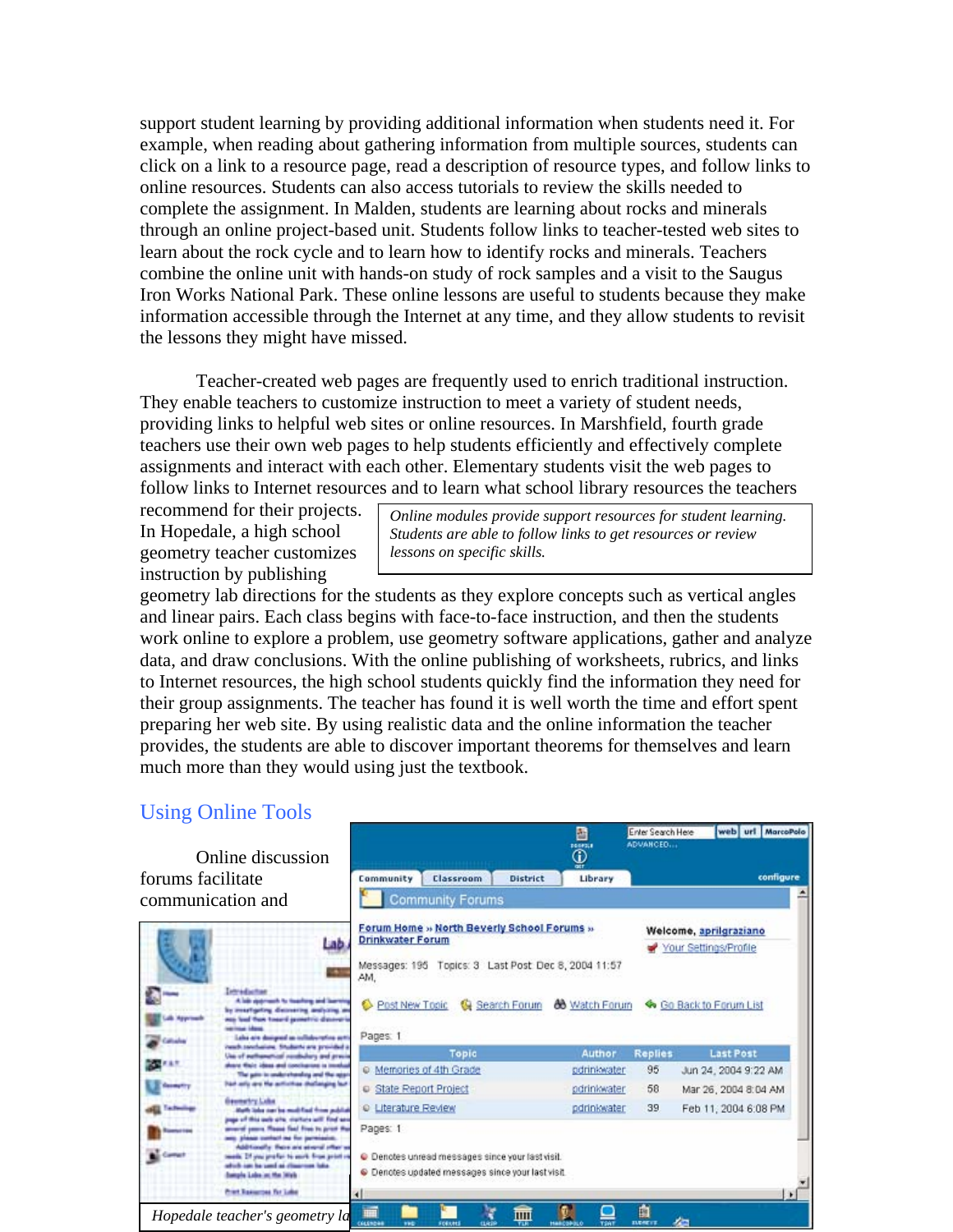contribute to teaching and learning. The forums provide a space for teachers to post assignments, lead discussions, and gather student writing samples. Students share ideas and collaborate with peers. A middle school science teacher in Tyngsborough uses a discussion forum on MassONE to continue classroom discussions outside the school day. Her students discuss science concepts and share articles they have read. The teacher has found that students are frequently less reluctant to share their opinions when discussions occur online. In Beverly, as part of a social studies unit, a fourth grade teacher uses MassONE to

hold discussions with students as they research individual states. She uses MassONE's announcement feature to give detailed instructions to students and to direct them to the discussion forum, where she asks them to describe their state research results. Then she asks students to read other students' posted answers and compare the characteristics of their states to others. Saving the announcements and resources for each unit on the Virtual Hard Drive lets the teacher easily retrieve them the next time she teaches the unit.

Online applets are interactive tools that can be used to illustrate or animate curriculum concepts. These resources can help students simulate problems or experiments. Boston Public Schools supports math instruction through web-based applets



that were identified and aligned with the district's math curriculum. Boston developed a web site to provide access to the applets, which address specific skills and help students interact with data and visualize curriculum concepts. For example, students use a virtual manipulative called Algebra Balance Scales to experiment with simple linear equations and test problem solutions. Students represent an equation by placing the appropriate portions of the

equation on the two sides of a virtual balance beam. Once the equation is properly illustrated, students perform algebraic operations on both sides, and they check their work by seeing the effects of the changes on the balance beam. Boston teachers have found that using online applets helps students scrutinize more examples, practice skills in an

engaging way, and view mathematical ideas from multiple, interconnected perspectives.

Online collaboration tools can provide valuable

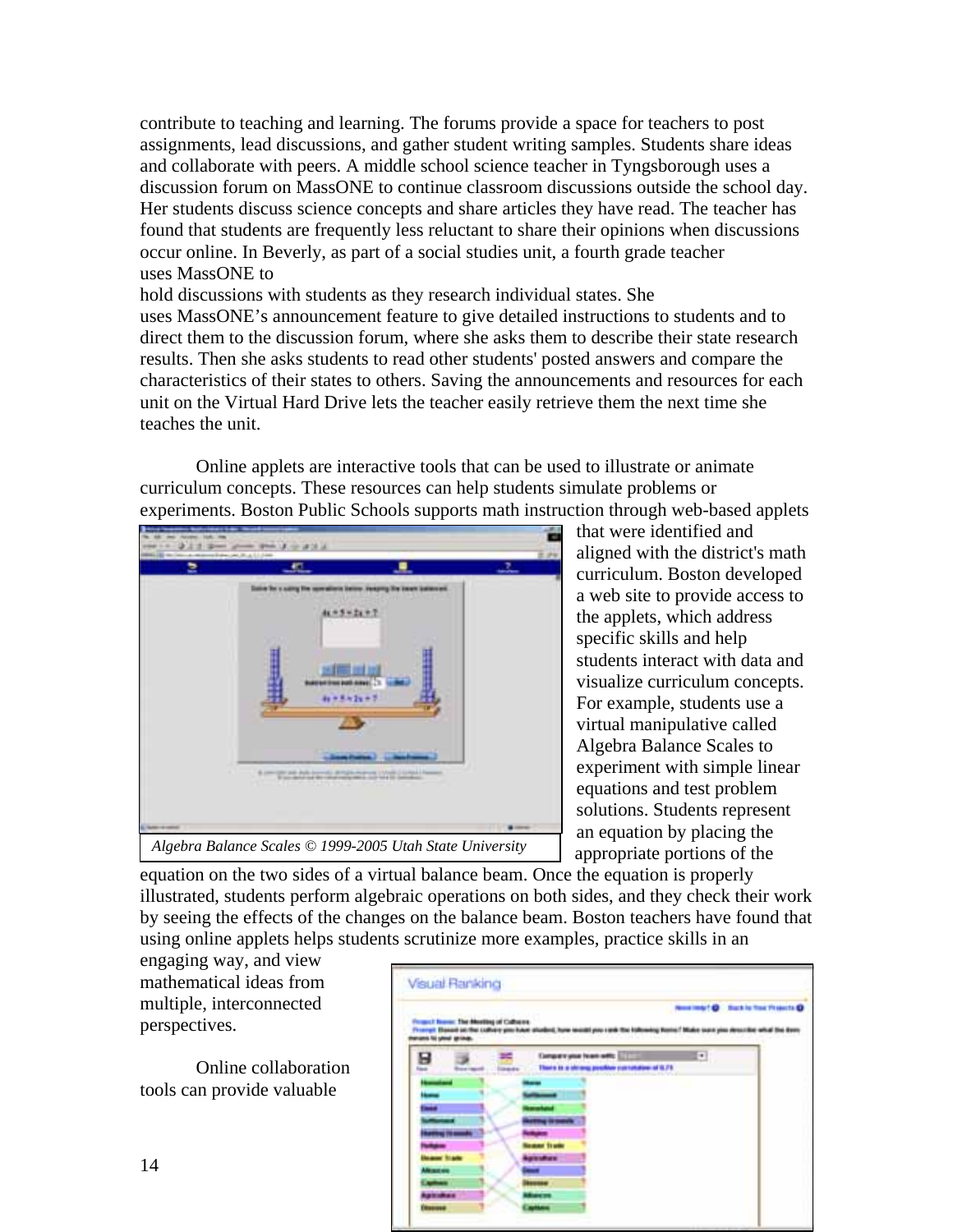opportunities for students to become more fully engaged in the curriculum. In Pioneer Valley Regional School District, a technology integration specialist utilizes a visual ranking tool to help students work collaboratively and understand historical events. After studying how the original settlers were important in the founding of our country, the students use the online tool to compare how the Native Americans, British, and French had different views about ideas like home, land, and agriculture, and how their differing views impacted events in history. Student groups each study one cultural group and, based on knowledge of the time period and people, put the ideas in order of importance for their cultural groups. Then the visual ranking tool graphically shows how the views of one cultural group compared to the views of another group. This helps the entire class work together to compare how the cultural groups' values were similar and different. The collaboration tool provides an avenue for teachers to see how the students interpret historical material and to quickly identify areas of misconception. Moreover, this tool provides an exciting and non-threatening basis for student discussion and interaction, enabling the students to become actively involved in the curriculum.

#### Instructional Data Systems

Some schools are using comprehensive instructional data systems and tutorials, which are typically web-based and use data to guide instruction. These learning management systems, typically available as subscription services, can provide resources to address complete curriculum areas or selected skills and topics. Instructional data systems integrate tools for curriculum mapping, formative and benchmarking assessment, reporting, and analysis. They allow schools to store student data, retrieve it, and then create customized reports for analysis. As a result, these systems offer an efficient way to track growth in individual students' skills and abilities, which allows educators to plan instruction that will better meet the students' needs.

Worcester Public Schools is using an online delivery system to support English and mathematics instruction for ninth and tenth grade students. The system is a methodical and incremental program with activities directed toward specific learning objectives. The teachers have found it beneficial because it is very user-friendly, and it is focused on individual students and local curriculum. Palmer Public Schools started using a web-based software system with students who had failing or borderline MCAS scores for math and English language arts. The software targeted skills the students needed to develop, and the initial group of students were able to improve their scores. As a result, the district has expanded the project so that additional students can benefit from it. Once the students have accounts, they can access the instructional data system at any time from school or home. In Somerville, an instructional technology specialist helps teachers use an instructional data system in the school's computer lab. The software was first piloted with students who performed at the "Warning" or "Needs Improvement" levels on the math section of the MCAS test. The sixth, seventh, and eighth grade students in the pilot project demonstrated improvement after using the software, and now every student in the middle school has a login account so teachers can use the system to support math instruction as it is needed.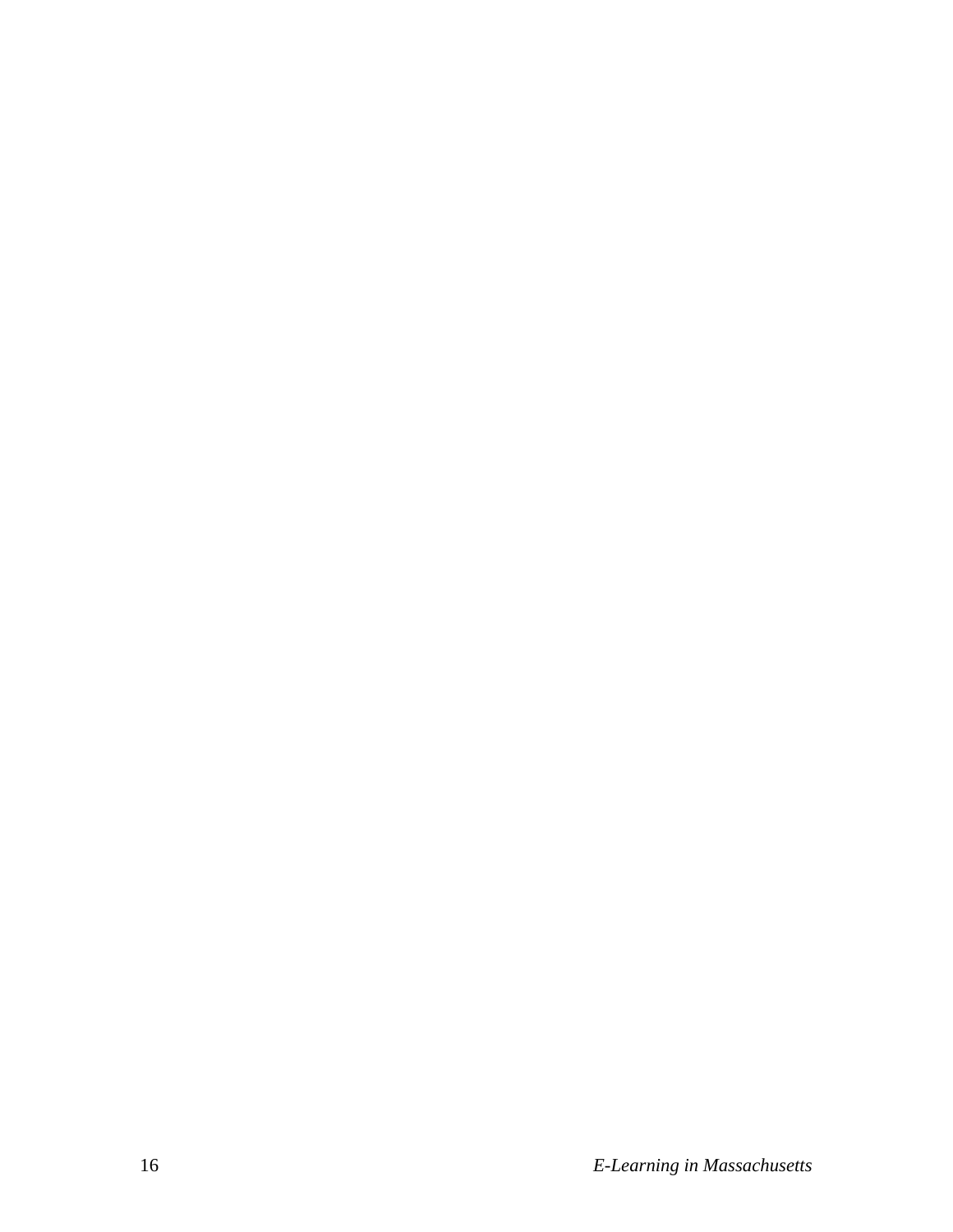# *MASSACHUSETTS ONLINE NETWORK FOR EDUCATION*

Massachusetts has successfully built Massachusetts Online Network for Education (MassONE), a secure portal for PreK-12 education. MassONE represents Commissioner David Driscoll's vision for an online suite of tools that enable communication, collaboration, and sharing among educators, students, and DOE staff-- creating ONE statewide community.

Commissioner David Driscoll described the idea behind this web-based portal, stating that it was "designed to extend face-to-face instruction during the school day with a virtual environment at any time of the day or night." He went on to say, "With one click this remarkable tool facilitates curriculum alignment, assessment, easy access to highquality, targeted, education content and provides integrated communication and collaboration tools."<sup>5</sup>

MassONE offers a collection of tools and resources for Massachusetts educators and students, consolidating them into one statewide teaching and learning environment:

o Curriculum Tools - help schools develop standards-based curriculum and lesson units.

o Resources - provides nationally reviewed and annotated online teaching and learning resources to students and teachers.

o Discussion Forums - support online courses and complement face-to-face classroom teaching. Teachers can engage students in online debates and allow them to communicate with one another.

o Virtual Hard Drive - offers shared and personal file storage that can be accessed from any Internet-connected computer.

o Survey Tool - helps educators create online data collection forms such as online quizzes or surveys for students.

o Technology Self-Assessment Tool (TSAT) - allows teachers to assess their technology proficiency and professional development needs.

The Massachusetts Department of Education provides professional development opportunities for teachers and administrators to learn to use MassONE's many tools. Through regional training sessions and online courses, the Department partners directly

1

<sup>&</sup>lt;sup>5</sup> Address by Commissioner David Driscoll to the Web-based Education Commission headed by Senator Kerry and Congressman Isakson in 2000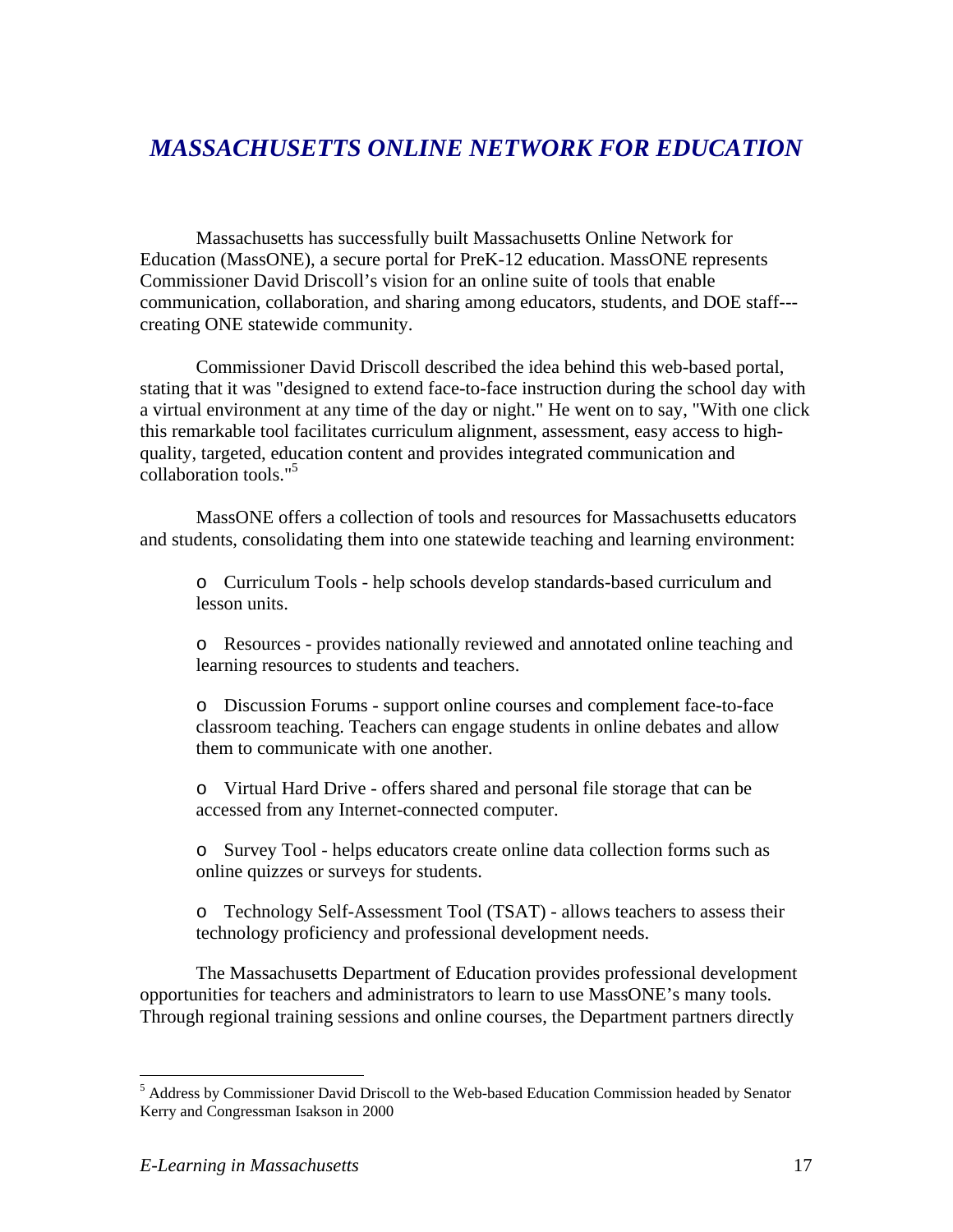with school districts and organizations to provide customized professional development for teachers, administrators, and students.

The first section of this report included examples of how schools have been using MassONE to enhance existing courses, provide online courses for students, and offer online professional development. An additional example comes from the summer content institutes for teachers sponsored by the Department of Education, which are held at locations throughout the state. Teachers who participate in the institutes use discussion forums to communicate with one another during and after professional development sessions. For example, as part of an elementary English language arts course, *Teaching Fiction and Nonfiction in a Readers' Workshop*, the participants used the course discussion forum after the institute ended to extend their support for each other. They provided feedback from classroom implementation efforts and shared resources they found about children's authors.

Professional development participants use the Virtual Hard Drive to share curriculum resources and information. During an elementary mathematics content institute titled *Bridges Classroom Mathematics*, participating teachers in Winchendon used the Virtual Hard Drive to share the lessons they created during and after the workshop. In total, participants posted fifty lessons, which were then accessible to each teacher. In another content institute, *New Technologies in the Visual Arts*, teachers used the Virtual Hard Drive to create online portfolios of the images they created. After the workshop ended, the participants continued posting digital art to the Virtual Hard Drive to showcase samples of student work that resulted from the teachers' summer training.

Although MassONE has proved valuable, it will need to continue evolving to keep pace with new technological developments and to serve the needs of educators and students in new ways. By continuing to improve the tools and resources available through this online learning environment, Massachusetts is supporting e-learning to help prepare all students to succeed in a standards-based environment and prepare them to be productive citizens in the  $21<sup>st</sup>$  century.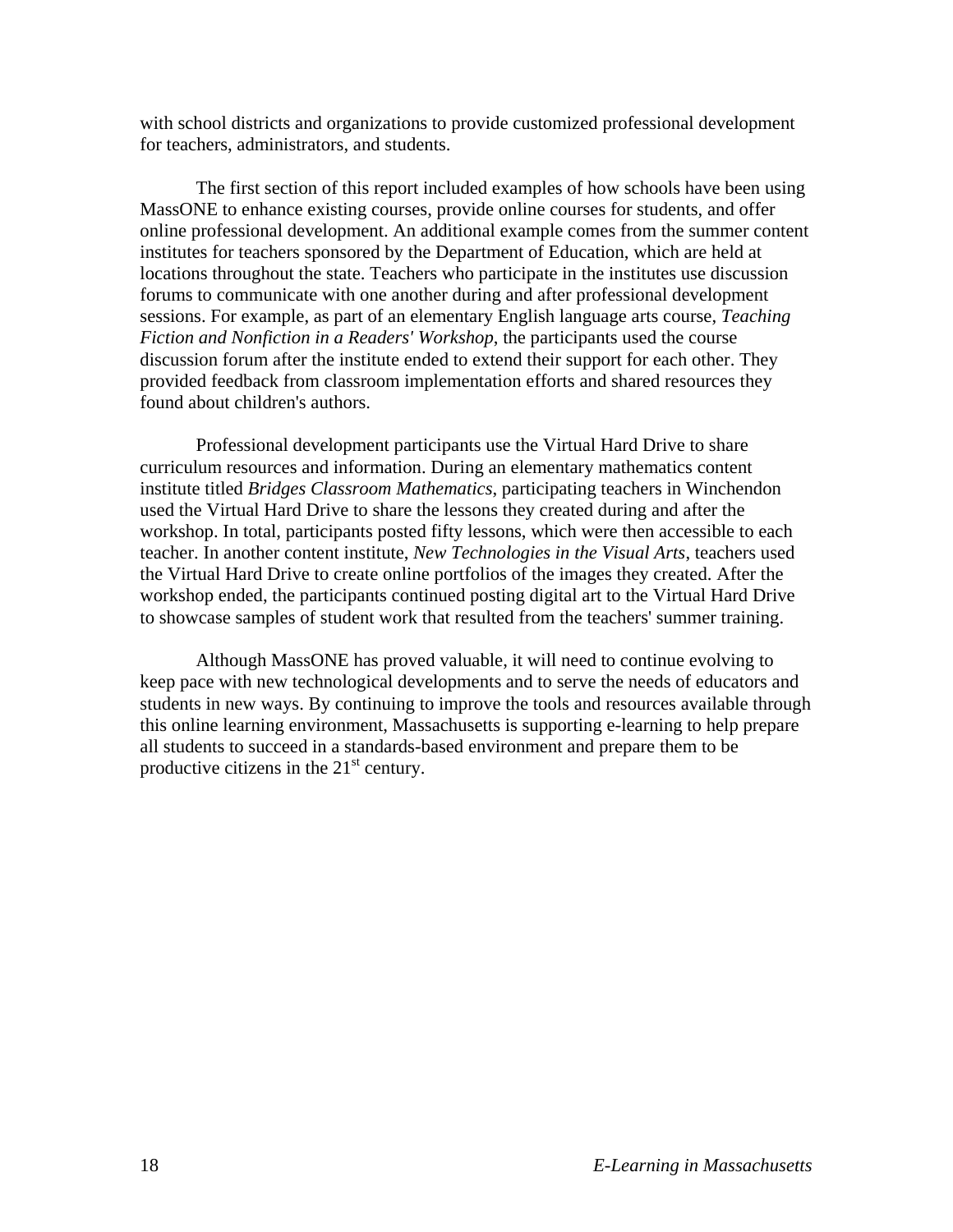### *ISSUES IN E-LEARNING*

There are many benefits from using e-learning, but there are also important issues that educators must consider in order for students to benefit from e-learning. Among these issues are  $21<sup>st</sup>$  century skills, intellectual property, security, and safety. Educators must help ensure that students master technology skills and that intellectual property rights are observed. Educators must also ensure that student, teacher, and school information is secure and that students are safe. By carefully considering and planning for these issues, schools can provide e-learning opportunities for students and staff that support their learning needs.

# *21st Century Skills*

In order to participate in e-learning, students must have the knowledge and skills necessary to benefit from online technology. Among the  $21<sup>st</sup>$  century skills are the ability to use computers, navigate the Internet, and evaluate and use the information and resources that can be found online. The Enhancing Education Through Technology Act, which was created as part of the No Child Left Behind Act, set a goal that all students will become technologically literate by the time they finish eighth grade.

#### Technology Skills

Commissioner David Driscoll has stressed how it is important for Massachusetts students to develop technology skills, stating, "In this age of rapidly changing information technology, students need to acquire technology skills in order to function effectively in their adult lives. When students leave high school, whether they enter the workforce or college, they will be expected to use computers and the Internet."<sup>6</sup>

The Massachusetts Department of Education has worked with teachers, administrators, and other K-12 educators to develop guidelines presenting what students should be able to do with technology. These guidelines, *Massachusetts Recommended PreK-12 Instructional Technology Standards*, help school districts ensure that their students develop technology skills and use information appropriately. The technology standards outline the skills students need to be effective technology users. These skills are grouped into three standards, with performance indicators specific to PreK-4, Grades 5-8, and Grades 9-12:

 $\overline{a}$ 

<sup>6</sup> *Massachusetts Recommended PreK-12 Instructional Technology Standards*, available online: http://www.doe.mass.edu/edtech/standards/itstand.pdf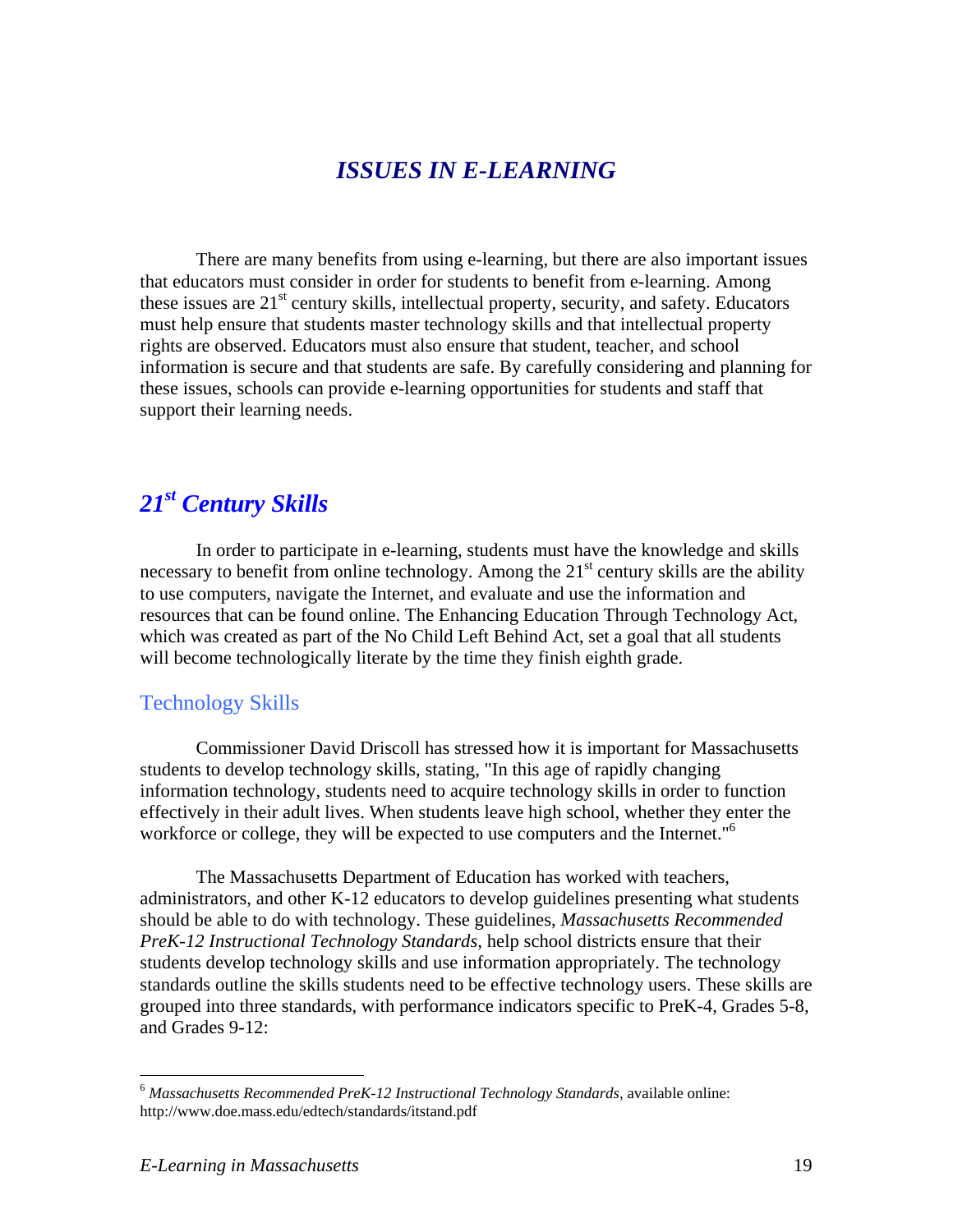Standard 1. *Demonstrate proficiency in the use of computers and applications as well as an understanding of concepts underlying hardware, software, and connectivity.*

Standard 2. *Demonstrate responsible use of technology and an understanding of ethics and safety issues in using electronic media.* 

Standard 3. *Demonstrate ability to use technology for research, problem-solving, and communication. Students locate, evaluate, collect, and process information from a variety of electronic sources. Students use telecommunications and other media to interact or collaborate with peers, experts, and other audiences.*

The ability to use computers and the Internet is essential for millennial students, who are growing up in a time of rapidly changing technology. Phillip Bond, Under Secretary of Commerce for Technology at the U.S. Department of Commerce, has stated that education and training cannot be left behind the technology developments that occur in other areas of society. He further states, "Unless something changes, the gap between technology's potential and its use in education and training will only grow as technological change accelerates in the years ahead."7

Today's students seem to have an understanding of the value of technology to help them with schoolwork and with their interests. In an English class essay, a Massachusetts high school student wrote about the usefulness of the Internet: "The Internet helps us to communicate from long distances or far away from each other. We can do homework online and do research for important subjects. There are teenagers that use the Internet for e-mail, chat, or playing games…" Another student wrote, "You find out information you need to complete daily needs…. When using the Internet you are connected to the world around you, and all of that is possible due to the click of a button."

#### Information and Media Literacy Skills

The Partnership for 21<sup>st</sup> Century Skills stated, "Using technology to communicate... is not the same as mastering the skills of effective communication."<sup>8</sup> In other words, in addition to technology skills, students need information and media literacy skills. For example, students need technology skills to create multimedia slideshows, but they need information and media literacy skills to select relevant content and develop a logical slide sequence to effectively express ideas.

It is important for students to develop information and media literacy skills so they can effectively locate information, correctly evaluate the information they find, and responsibly use that information in their own work. When students use school or library resources, they use resources that have already been identified as valid and authoritative. However, when students use the Internet as their primary source of information, they do

1

<sup>&</sup>lt;sup>7</sup> Quoted in *The Road to 21<sup>st</sup> Century Skills*, page 22 <sup>8</sup> The Road to 21<sup>st</sup> Century Learning, page 5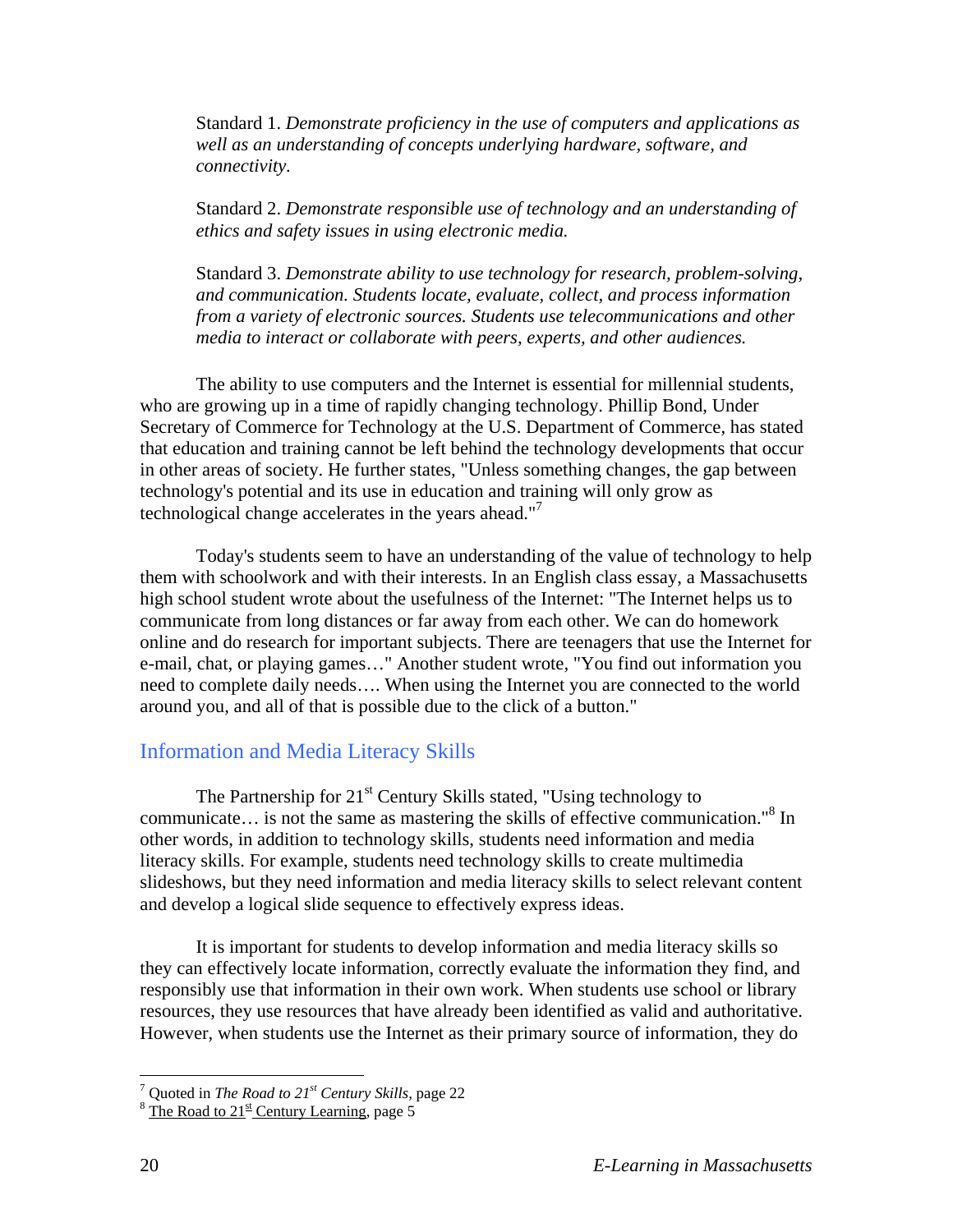not have the benefit of pre-selected resources. Although students can find resources on the Internet, they cannot always evaluate the validity and authority of the information they find. In fact, an article in *eSchool News* reported that only one in six adult Internet searchers could recognize paid advertisements when they were included in search results.<sup>9</sup> This finding shows how important it is for teachers to train their students to evaluate Internet information.

The need for information and media literacy skills is presented in the *Massachusetts English Language Arts Curriculum Framework.* The introduction to the Media Strand states, "An understanding of how media productions are created prepares students to view the advertisements, movies, videos, web sites, and television shows that surround them with an appreciative but discriminating eye." The Composition Strand's introduction explains, "Students need to learn criteria for evaluating the quality of online information as well as standards for ethical use of the resources they find." Specifically, Standard 24 states, "Students should gather information from a variety of sources, analyze and evaluate the quality of the information they find online, and use it to answer their own questions." $10$ 

The *Information Literacy Standards for Student Learning*, prepared by the American Association of School Librarians and the Association for Educational Communications and Technology, define three standards for information literacy skills:

Standard 1: *The student who is information literate accesses information efficiently and effectively.* 

Standard 2: *The student who is information literate evaluates information critically and competently.* 

Standard 3: *The student who is information literate uses information accurately and creatively*. 11

Developing technology and information literacy skills enables students to take advantage of the resources that are available on the Internet. Specific information literacy skills include identifying sources, note-taking, and organizing information. Classroom and library media teachers can help students develop information literacy skills by teaching them, for example, how to select appropriate web sites from Internet search results, as well as appropriate print resources from library catalog search results. Teachers can also design assignments that, rather than report a summary of other people's information about a topic, require students to research the topic to answer an essential question, i.e., How did North American explorers impact where early American

 $\overline{a}$ 

<sup>9</sup> "Users Confuse Search Results, Ads," *eSchool News online*, from the Associated Press, accessed March 16, 2005, available: http://www.eschoolnews.com/news/showStory.cfm?ArticleID=5471&page=1 . 10 *Massachusetts English Language Arts Framework*, available online:

http://www.doe.mass.edu/frameworks/current.html<br><sup>11</sup> Information Literacy Standards for Student Learning

http://www.ala.org/aaslTemplate.cfm?Section=Information\_Power&Template=/Content Management/ContentDisplay.cfm&ContentID=19937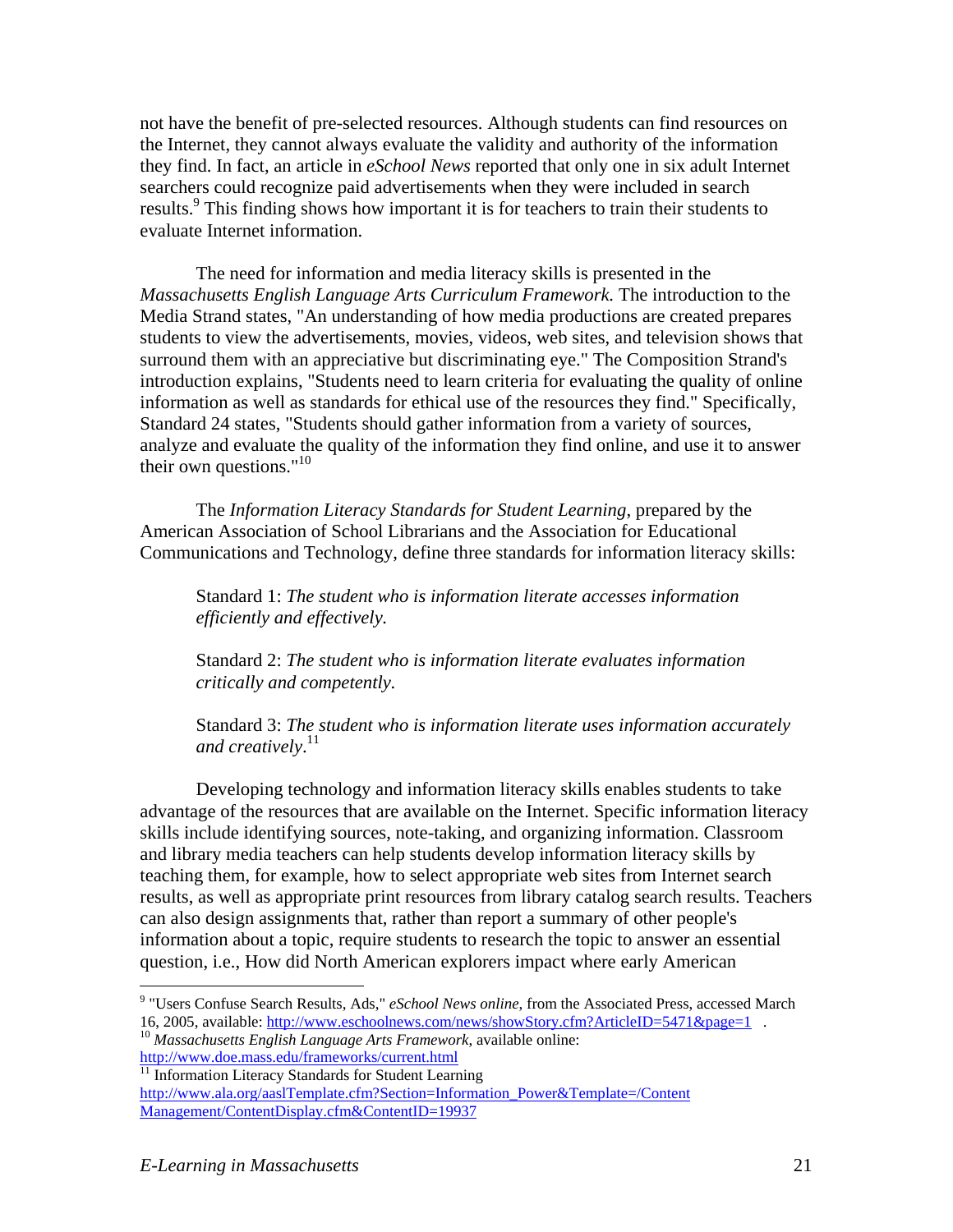communities developed? This type of assignment requires students to determine what information they need to locate, helps them evaluate the relevancy of resources, and enables them to use the information they locate to create and support their own opinions.

The Massachusetts School Library Media Association has gathered resources from Massachusetts library teachers to develop an online source for information literacy instruction, providing ready-to-use lessons and support materials.<sup>12</sup> Included in these resources are student guides, web-based lessons, and online inquiry modules. For example, the resource page presents a Boston library teacher's guidelines for selecting reference databases and source logs for keeping track of citations. The source logs are simple forms students can use to record bibliographic information, take notes, and evaluate the usefulness of resources such as web sites, reference databases, and books. The online resource page also presents lessons to address specific information literacy skills, such as developing essential and supporting questions. Educators can use these materials to help students develop information literacy skills. In addition, school administrators and library teachers can use program planning resources available from the American Association of School Libraries to develop instructional programs that integrate and support information literacy skills.<sup>13</sup>

### *Intellectual Property*

E-learning involves many different types of electronic products, such as audio and video files, images, text, and broadcasts; and each type of file is protected by copyright laws. In many situations, fair use guidelines allow educators to use print and multimedia files to help enrich instruction without obtaining permission from copyright owners. However, schools and educators still need to carefully observe copyright laws to avoid copyright infringement and prevent plagiarism. Schools, districts, and individual teachers can be sued for using copyrighted work illegally. Educators must determine when they need to obtain permission from copyright holders and when they may use information under fair use guidelines.

#### Copyright

Students are often confused about what types of information are protected by copyright laws. In an informal survey by several library media teachers, several Massachusetts high school students were asked how copyright law impacts their use of Internet resources. Their responses demonstrate that some students know there are restrictions for using copyright-protected information, although they are not always correct about the details of the restrictions.

 $\overline{a}$ 

<sup>&</sup>lt;sup>12</sup> Integrated Literacy Instruction resources are available from the Massachusetts School Library Media Association: http://www.mslma.org/CAR/curriculum.html .<br><sup>13</sup> AASL Information Literacy resources, available:

http://www.ala.org/aaslTemplate.cfm?Section=resourceguides&Template=/ContentManagement/ContentDi splay.cfm&ContentID=15288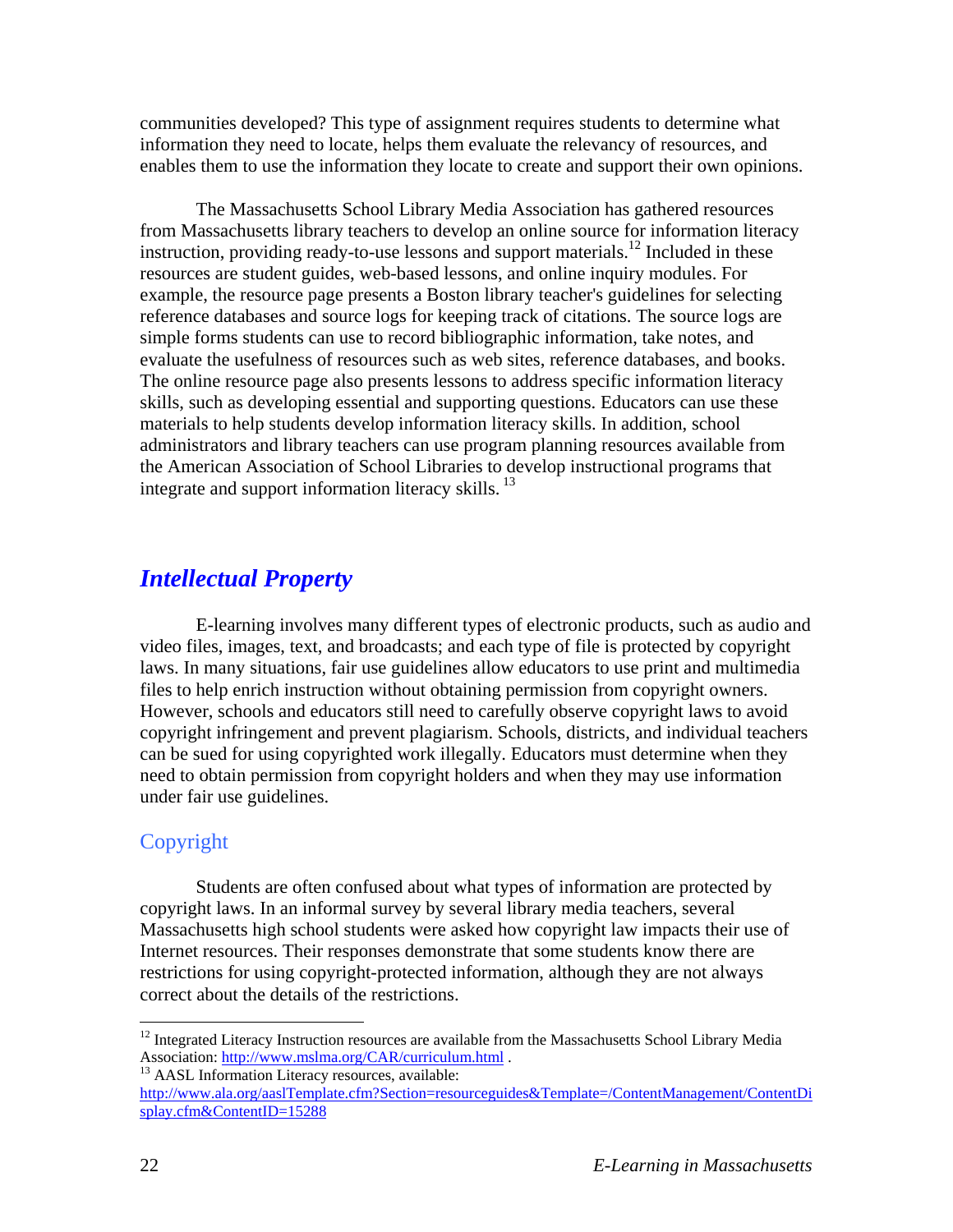*"How does copyright law impact your use of Internet resources, such as articles, pictures, music, and multimedia files?"*

• "I make websites for fun and it at times crosses my mind as to whether I can freely use images." Brandon, grade 11

• "Articles I make sure to cite. Pics [pictures], music, and multimedia files I don't bother with – unless I'm doing a project. Then I make sure to cite it." Albert, grade 12

The first response mentions using information for personal interests, and the second response mentions using citations only for schoolwork. However, fair use guidelines only apply to information that is used for educational purposes. While it might be appropriate for a student to use bird images and calls from the Internet, for example, to create a multimedia product for school, it is not appropriate for the student to use the files with or without citations "for fun" unless specific permission is granted for that use. In addition, it is not legal to post copyrighted works on the Internet without permission, even for educational purposes.

Sometimes knowledge of copyright restrictions does not prevent students from gaining or using information illegally. In an article titled "Study: Most Kids Admit to Stealing Digital Content," *eSchool News* reports that many students download copyrighted material even though they know it is illegal. Students who were surveyed in the nationwide poll justified illegal downloading with reasons ranging from not being able to pay for software (51 percent) to being allowed to do so by parents (8 percent.)  $14$ 

In an essay about the risks and benefits of using the Internet, a high school student wrote, "While using the [Internet] for your own personal reasons…you could be downloading music and be unaware that you actually have to have permission to do so or have to pay for that action." Educators must carefully consider how they and their students use audio and video files, images, text, and broadcasts. Obtaining or using illegal copies of resources that would otherwise be purchased is copyright infringement, which can result in fines, seizure of any property used for infringement, or imprisonment.

#### Fair Use

 $\overline{a}$ 

Fair use of copyrighted work refers to the ability to use information for educational purposes without seeking permission from the copyright owner. These guidelines enable teachers and students to use print and multimedia information to support and enhance education. Fair use guidelines have developed as the result of court decisions regarding copyright, but they are not unrestricted permission for use by educators and students. Instead, the applicability of fair use is determined by the intended purpose, audience, format, amount, and length of use of the copyrighted material.

<sup>14</sup> *eSchool News*, v7, no7, July 2004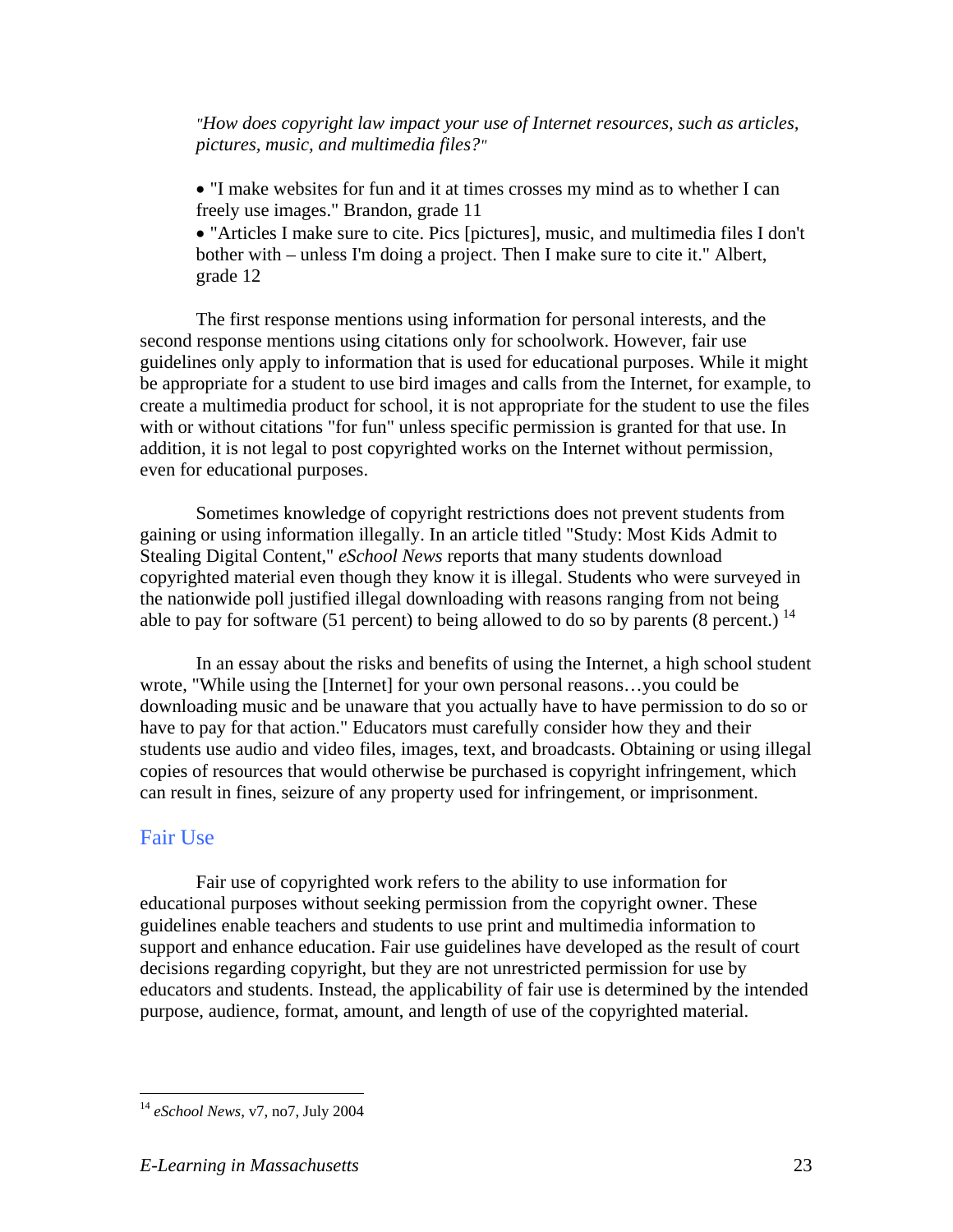*Four factors help determine when a copyrighted work can be used under fair use guidelines:* 

- 1) The purpose and character of the use, including whether such use is of commercial nature or is for nonprofit educational purposes;
- 2) The nature of the copyrighted work;
- 3) The amount and substantiality of the portion used in relation to the copyrighted work as a whole;
- 4) The effect of the use upon the potential market for or value of the copyrighted work.<sup>15</sup>

Each individual is legally responsible for his or her own use of copyrighted information and must seek permission to use information in situations were fair use does not apply. However, school districts are responsible for their roles in participating in copyright infringement. For example, if a teacher uses a copyrighted cartoon character on a classroom resource without obtaining copyright permission, the teacher is liable. If the copyrighted cartoon character is placed on a school- or district-sponsored web site, the district is also potentially liable and subject to large fines. School districts have been required to pay hundreds of thousands of dollars in court-demanded fines for unauthorized use of copyrighted characters, music, and other information.

When an intended use does not clearly meet one of the four factors listed above, permission must be secured from the copyright owner. Permission to use a copyrighted work can only be obtained through the copyright owners, but the U.S. Copyright Office web site<sup>16</sup> provides information about fair use that can help educators determine if fair use applies to a particular situation. In addition, some districts, such as Nauset Public Schools, post links on their district web sites to help teachers understand copyright and fair use guidelines. $17$ 

#### Plagiarism

Some students do not understand that when a person uses someone else's information and presents it as his or her own, the person is plagiarizing. The State Student Advisory Council published a newsletter with an article that explained, "Although many people understand what plagiarism is, not enough understand the consequences of such behavior."18 Not knowing that plagiarism could result in failing grades or expulsion could be a reason why some students knowingly plagiarize.

Another reason for plagiarism might be that some students are confused about what plagiarism is and when documentation is needed for material that is paraphrased or

<sup>&</sup>lt;sup>15</sup> U.S. Copyright Office, Fair Use: http://www.copyright.gov/fls/fl102.html

<sup>&</sup>lt;sup>16</sup> U.S. Copyright Office, Fair Use:  $\frac{http://www.copyright.gov/fls/fl102.html}{http://www.copyright.gov/fls/fl102.html}$ <br><sup>17</sup> Nauset Public Schools' "Copyright and Fair Use Links," available:

http://www.nausetschools.org/fairuse.htm<br>
<sup>18</sup> State Student Advisory Council Newsletter, April 2004, available:

http://www.doe.mass.edu/hssss/sac/newsletter1.pdf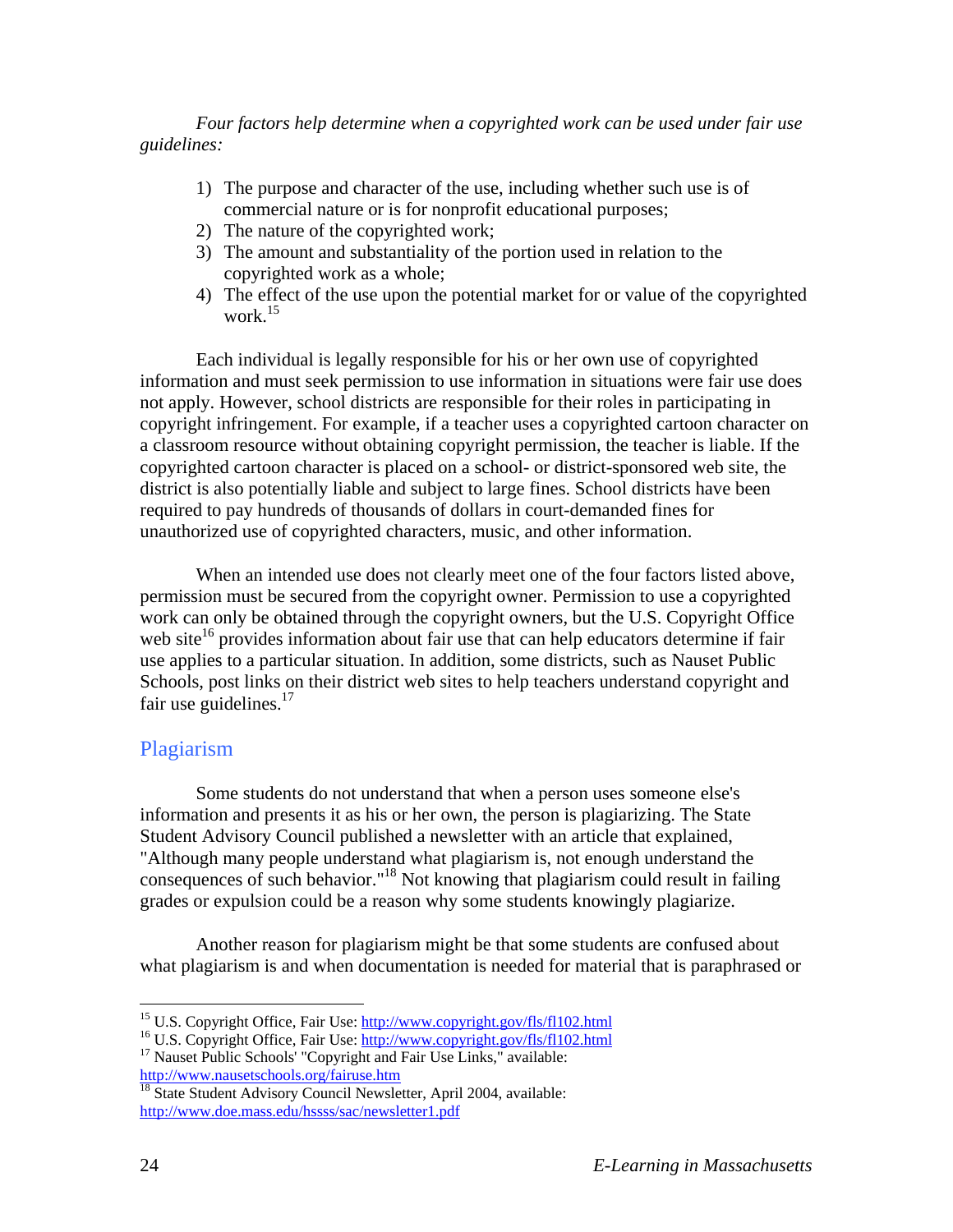quoted. When asked about plagiarism and using online information, the students' responses showed that some incorrectly think any information can be used in any way, and others think that it is acceptable to use text portions without citations, as long as the document is not used in its entirety.

*"Can you copy online files and place them in your work without plagiarizing?"* 

• "It depends on what I'm putting in. If it's an article that was written by someone else, and I just copy it, then I'm plagiarizing. If I just cut sections out, then I'm not." Brad, grade 11

• "Yes, but sometimes it can be hard to put what they say in your own words because they put the words so perfectly." Jayme, grade 9

The second student response explains why some students copy text rather than take notes to create original materials. In addition, technology makes it easy to copy text. In seconds, students can plagiarize Internet information by copying and pasting it into their own files. They need to be taught to avoid the temptation to do this. Teaching students about academic integrity helps them understand the importance of creating original work and demonstrating their learning, and helps prepare them for the work they will do in college and in careers. Teachers can help students develop information literacy skills, such as taking notes in their own words, to give students success in using information without plagiarizing. In addition, teaching students about copyright laws helps students use information in ethical ways.

### *Security*

School districts must ensure that their networks are secure from harm. Not only are Internet-connected computers at risk from problems like viruses and hacking, but also all other equipment they are connected to through networks. The following security incidents per day were found by Michigan's Department of Information Technology: approximately 1,500 email viruses; 75 scans/probes; 140 web-defacement attempts; and 15 computer hijack attempts by remote control/Trojans.19 Many of these problems are faced on a smaller scale by school districts. Security tools, such as firewalls, virusdetection software, filters, and spyware protection, are available to help districts proactively handle security incidents.

Network security is a crucial issue; school networks must protect personal information and prevent unintended use by people inside or outside the school system. An online resource page<sup>20</sup> created by the Consortium for School Networking (CoSN) is one example of the tools available to help superintendents and technology leaders evaluate, protect, and maintain security for school networks. In an article about network

<sup>&</sup>lt;sup>19</sup> "Daily Dose" Government Technology- Vol. 16, Issue. 14 (November 2003)

<sup>&</sup>lt;sup>20</sup> Cyber Security for the Digital Age web page, available: http://securedistrict.cosn.org/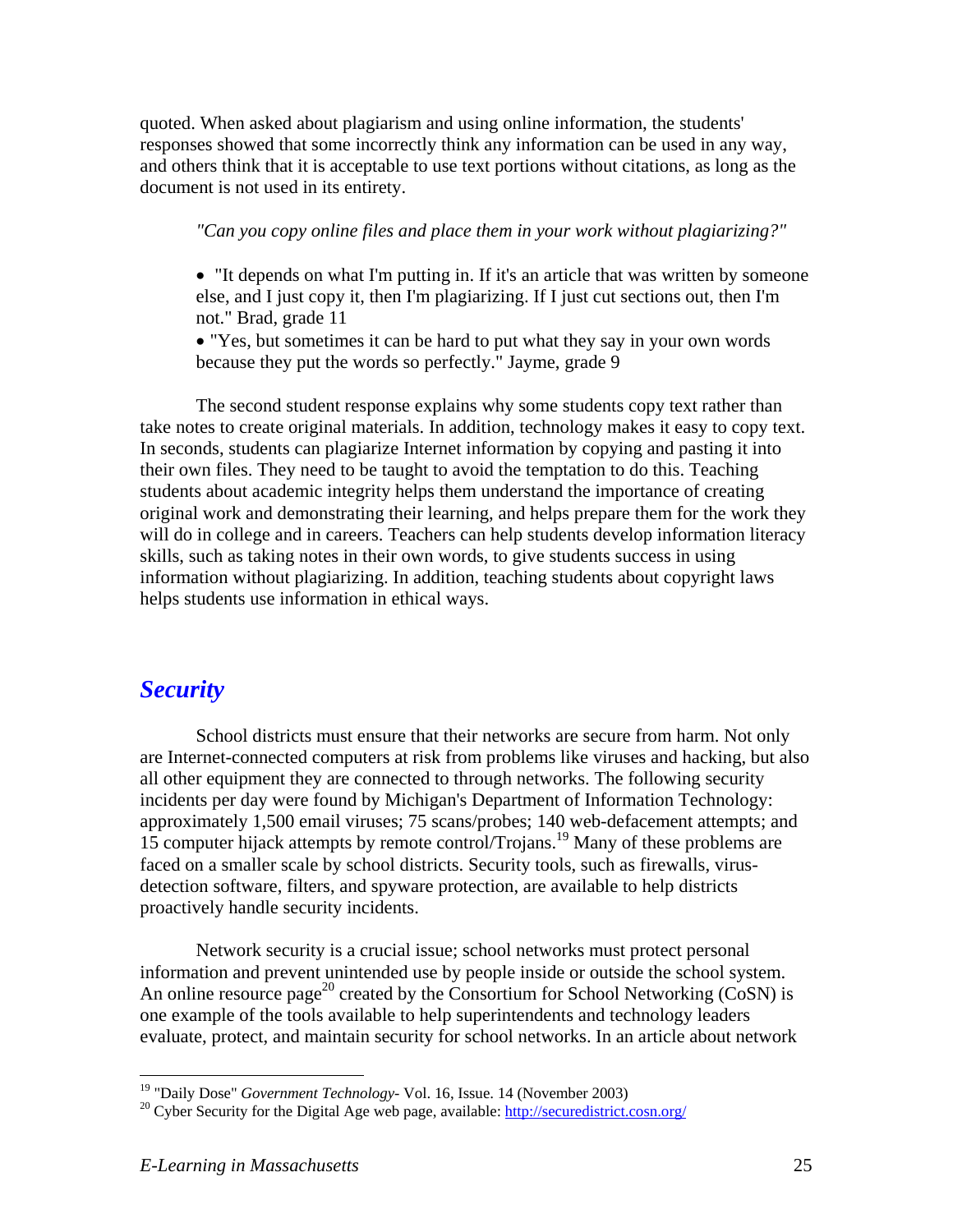security, the directors of CoSN detail five steps to help protect network information: Hatch contingency plans, build a security team, check the tech, promote stronger policies, and think big picture.<sup>21</sup> Network administrators should know exactly what they will do if something goes wrong, such as the theft of students' or teachers' personal information. Planning specifically to strengthen network security will prevent some problems and will help schools cope with other problems that do occur.

Unsolicited email messages, known as spam, can be very harmful to school networks, disrupting teaching and learning. These messages sometimes include viruses that can potentially corrupt or destroy confidential student and personnel information, curriculum and administrative documents, and network resources such as software and databases. Spammers often create deceptive subject lines for their messages, implying that the information was requested or is being sent by a friend. Opening spam can sometimes trigger computer viruses or display violent or pornographic images. Spam that does not contain viruses can also disrupt education because it can clog available computer storage and slow the network speed and efficiency.

To protect students, staff, and computer networks against spam and viruses, schools can use specialized software to help identify subject lines with offensive language or computer-generated information. Students and staff can be taught not to open email messages if they do not recognize the name of the sender, and district policies should outline this for various groups of technology users. To minimize the potential use of network resources for criminal or harmful use, schools should maintain computer firewalls, use virus-detection software, and monitor networks for unexpected activity levels, such as evening or weekend periods when resources should not be in use.

### *Safety*

Educators must help keep students safe from the many dangers, such as predators, hate groups, and cyberbullying that exist on the Internet. Standard 2 of the state's instructional technology standards says that students should demonstrate an understanding of ethics and safety while using the Internet.

Predators pose a particularly dangerous threat to students. Online predators are able to communicate directly with children through the Internet, often logging into chat rooms and pretending to be children themselves. By doing this, a predator can spend time befriending a child and gathering personal information from the chat room dialog (i.e., names of schools and school sport teams). This information helps the predator further befriend the child and build trust and dependency. Predators try to move the conversations to private chat rooms, instant messaging, email, and phone calls. Even if

1

<sup>21 &</sup>quot;Safe & Secure?" *Scholastic Administrator*- Vol. 4, Issue 4- Dec/Jan 2005

The resource page, "Cyber Security for the Digital District," is available at http://securedistrict.cosn.org/.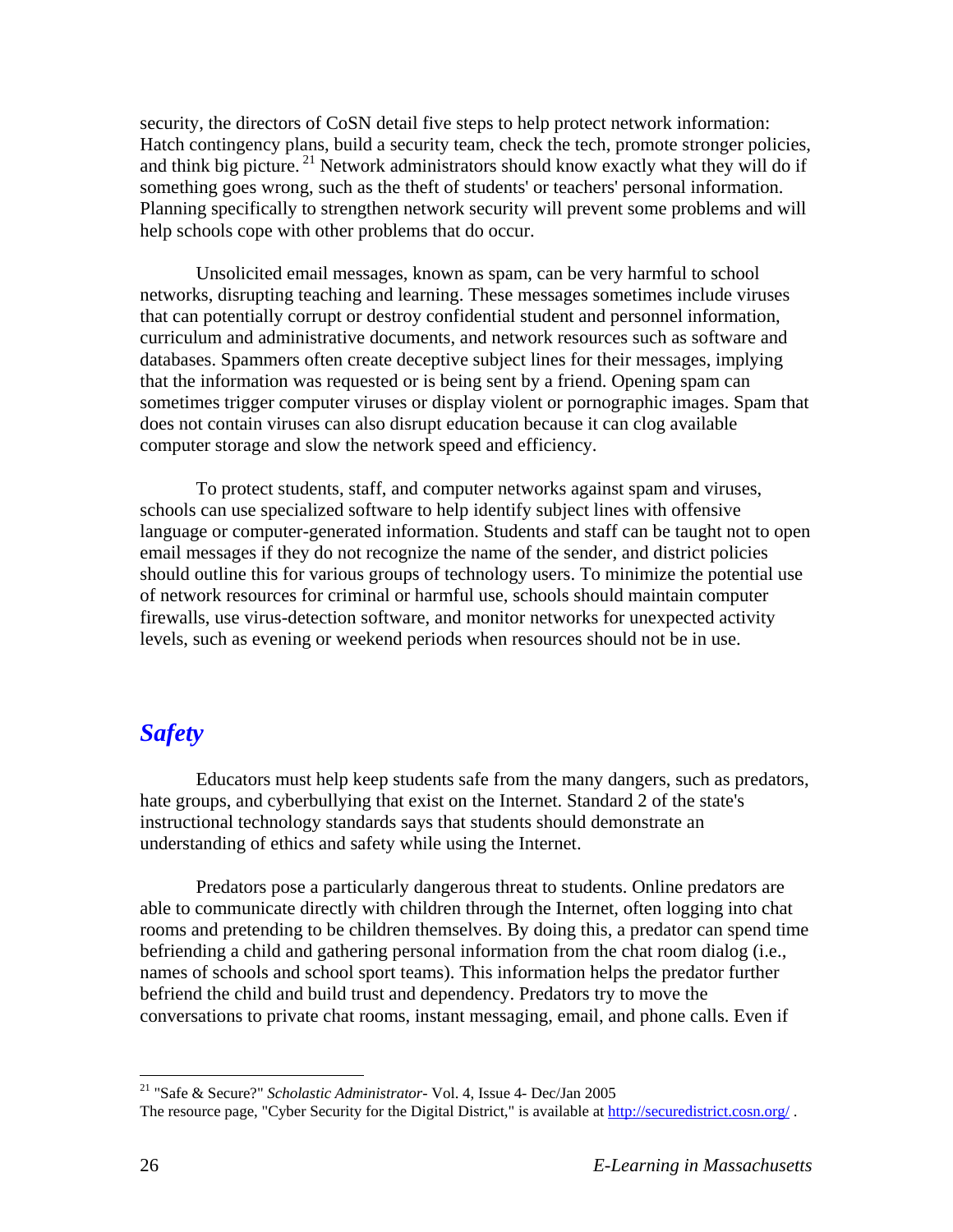the child does not reveal a full name and address, the conversations often give predators enough information to locate and harm the child.

Student responses to a survey question demonstrate that student concepts about Internet safety vary greatly. One eleventh grade student stated that to be safe on the Internet, students need "street smarts." Some students know dangers exist, while others are not aware of any personal danger.

*"Have you encountered a situation on the Internet that you thought might be unsafe? If so, what did you do about it?"* 

• "I can sense whether a site is unsafe or not by the number of popups, fake links, etc. These are the unsafe sites - I stay away from them." Albert, grade 12 • "No, it's online, they're not going to jump through the computer and get me." Tom, grade 12

The first student knows that some sites are misleading, but does not mention predators. As the second response shows, some students feel protected because they are distanced from other people who use the Internet. In an essay about the possible dangers of using the Internet, a high school student wrote, "Risks involved with the Internet and email usage involve people who are getting on the Internet or email to start trouble with other people. They start trouble with other human beings by harassing, threatening, sexually harassing, and being [prejudiced] towards the innocent person on email or online." Teaching students how they can stay safe helps students avoid these dangerous situations.

Cyberbullying, or using technology to bully or slander someone, is an area of concern to educators because students sometimes use the Internet to continue harassing a classmate beyond the end of the school day or to reach a greater number of peers and harm a student's reputation.<sup>22</sup> Cyberbullies can easily reach entire communities, sending email and instant messages to classmates, slandering a student in chat rooms, or posting web pages to lambaste the student. All bullying is harmful, but the nature of cyberbullying makes it so invasive and extensive that families are sometimes forced to relocate to distance their children from their harassers. Schools can help prevent cyberbullying by teaching students how to ethically use technology and by enforcing policies that protect their students.

Students need to be taught how to critically evaluate web sites and understand that anyone can create and post web sites to communicate their own opinions and beliefs. Organizations such as hate groups use the Internet to reach and recruit teenagers. The March 2005 school shooting in Minnesota, in which ten people died, was committed by a student who communicated with a neo-Nazi group through the Internet.<sup>23</sup> In this situation, the student's email postings indicate that he knew he was communicating with a

<sup>&</sup>lt;sup>22</sup> Additional cyberbullying information is available: http://www.mcgruff.org/Grownups/cyberbullying.htm. <sup>23</sup> "Internet Postings Linked to Student Highlight Interest in 'Hate Groups'" *Education Week*, accessed

<sup>3/30/05</sup> http://www.edweek.org/ew/articles/2005/03/24/29hate.h24.html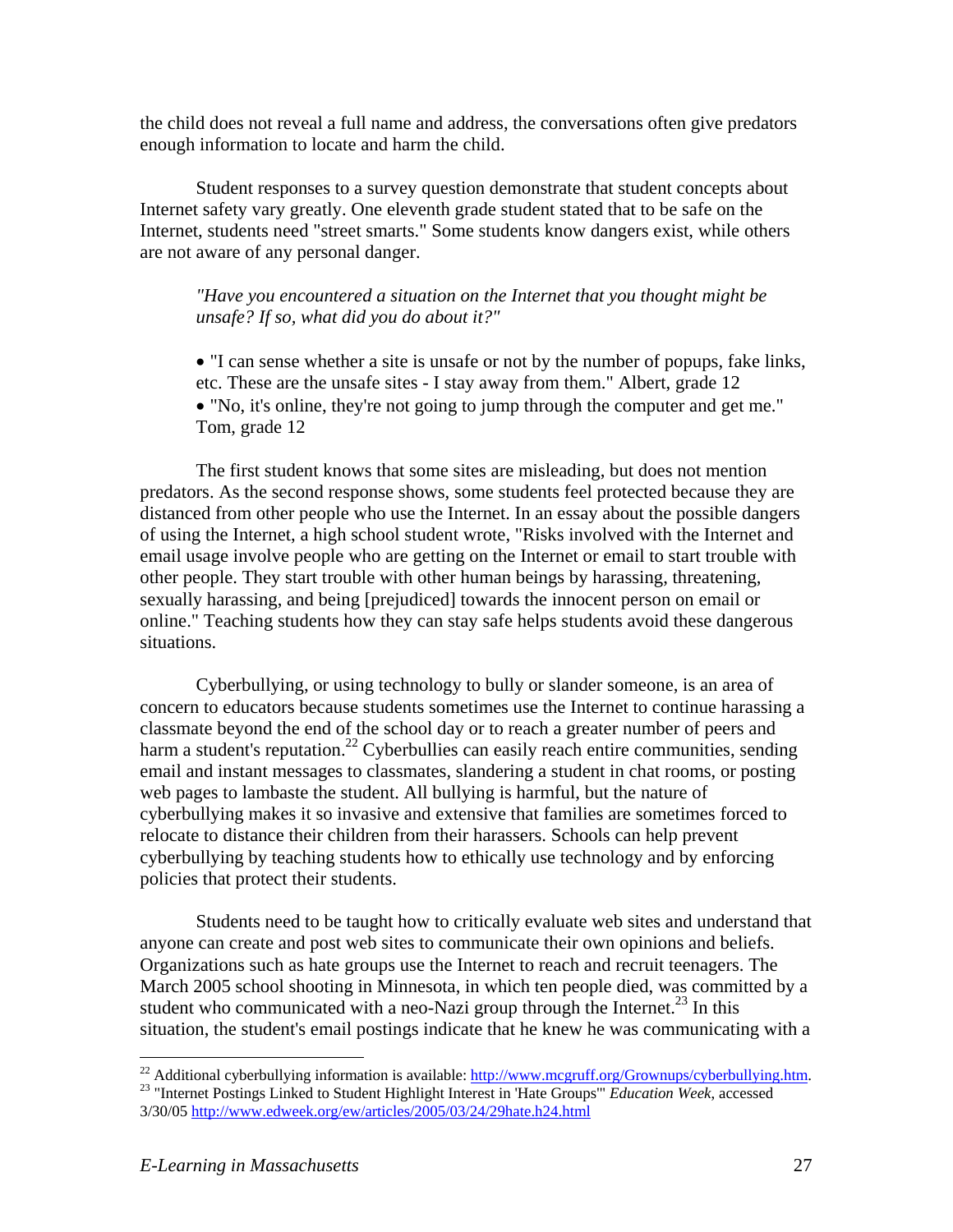hate group. But in other cases, students may search for information and find web sites that have been created to intentionally deceive them. One example of this is a site that claims to be a true history of Martin Luther King, Jr. and appears to be a legitimate source of information. Close examination reveals that the site is actually hosted by a white supremacy group. An article in *techLEARNING.com* explains that, "Educators need to spend as much time teaching students how to analyze what they [find] as they spend teaching them how to find it in the first place."24 Without information and media literacy skills, students are often unable to recognize whether a site is authoritative, harmful, or a site created in jest.

Sometimes students find inappropriate sites because they mistype a URL. The creators of purposely misleading sites take advantage of this easy mistake by using web addresses that are misspelled versions of popular sites students use, or by using a different domain extension for a web site's URL, i.e., ending with ".com" instead of ".org". A Sudbury teacher helps students with special needs such as dyslexia and small motor issues by creating files of project URLs so the students can follow the links to the appropriate web sites. Teachers can also help prevent typing errors by providing site bookmarks for students to use. In Winchester, fifth grade teachers create hot lists of project web sites and publish the lists on classroom web pages. The teachers work with instructional technology specialists to teach students how to evaluate web sites before beginning research projects. They also visit several sites with the students to evaluate whether or not the sites would be good online resources.

School districts need to create acceptable use policies to outline their expectations for student and teacher use of technology and to comply with the Children's Internet Protection Act (CIPA). CIPA, created in December 2000 to help protect children from harmful or inappropriate information when using the Internet, specifies that schools and libraries receiving discounts for Internet access or wiring must block or filter sites that contain obscenity, child pornography, and other information harmful or inappropriate to minors. Districts are also required to monitor students' electronic communications, hacking, and unauthorized disclosure of students' personal information.<sup>25</sup> In addition, schools that receive state or federal technology funding must comply with CIPA requirements.

According to data reported by school districts, almost 99% of Massachusetts schools have an acceptable use policy for students, 85% include the policies in their student handbooks, and 81% post the policies on district or school web sites. According to this data, 98% of schools districts have an Internet filter that is in compliance with CIPA regulations.

NetSmartz, i-SAFE America, and other organizations have created Internet safety curricula for educators and parents to use to teach students how to stay safe. The state of Massachusetts is working with NetSmartz, a nonprofit organization that provides

 $\overline{a}$ 

<sup>24 &</sup>quot;Intentionally Misleading Web Sites," *techLEARNING.com*, accessed 4/14/05

Available online: http://www.techlearning.com/story/showArticle.jhtml?articleID=159901583<sup>25</sup> Children's Internet Protection Act, http://ftp.fcc.gov/cgb/consumerfacts/cipa.html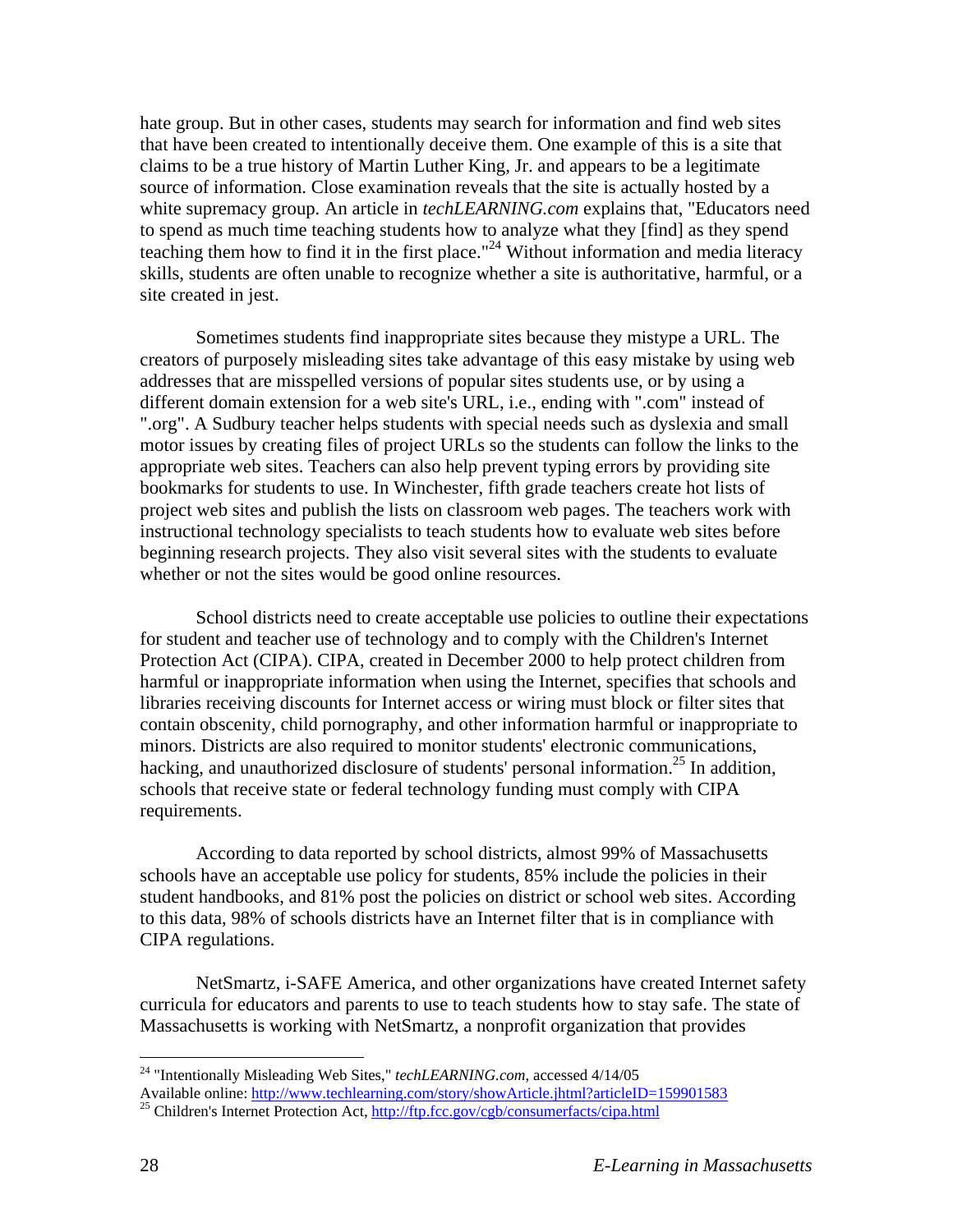engaging, interactive web activities and related worksheets for educators and parents. In Longmeadow, a library teacher uses NetSmartz with middle and high school students in a private school. I-SAFE America, which was developed in conjunction with the U.S. Department of Justice, provides resources for trainers and teachers to use with students in grades K-12. Organizations, such as MassCUE (Massachusetts Computer Using Educators) and the Massachusetts Regional Library System, host i-SAFE training sessions for educators who then train people in their districts. Three educators from Waltham attended i-SAFE training sessions, and they are now using materials provided by i-SAFE to present Internet safety information to parents and community members.

Other than formal Internet safety programs, school districts can use community resources to help students learn how to stay safe online. In Frontier Regional School District, a middle school library teacher teaches Internet safety during small group orientation sessions for incoming students. In Carver, a middle school library teacher works with the school's DARE officer. They spend several days discussing news articles about local safety issues with students in each grade level, and use an online safety activity to reinforce the lessons.

Internet safety issues are important at school and home, and teaching students and parents about online dangers plays a large role in protecting children. Some basic strategies for students when they are confronted with inappropriate sites are to close the Internet browser window or press the "Back" key to return to the previous screen. These simple actions can give students a quick way to leave harmful sites. Parents can help their children develop neutral screen names that don't give identity hints to predators, and they can keep computers out of their children's rooms.

Carefully planned arrangements of school computer workstations can help promote student safety. In Swampscott, student computers are placed in high traffic areas. A library teacher arranges computers in a highly visible area of the school library to help staff members monitor Internet usage. In many schools, library computers are arranged in front of the circulation desk, and school computer labs are set up with all monitors facing the instructor so that the web sites students visit may be easily monitored. Computer workspaces should also include easily accessible information about staying safe online. For example, technology specialists in Malden display safety strategies on a large bulletin board in the computer lab, and in Frontier Regional, safety tips are provided on cards next to computer workstations.

Schools should carefully consider issues of  $21<sup>st</sup>$  century skills, intellectual property, security, and safety. By planning for these issues, schools can help ensure that students are able to use technology effectively and safely, and schools can protect their network resources and private information.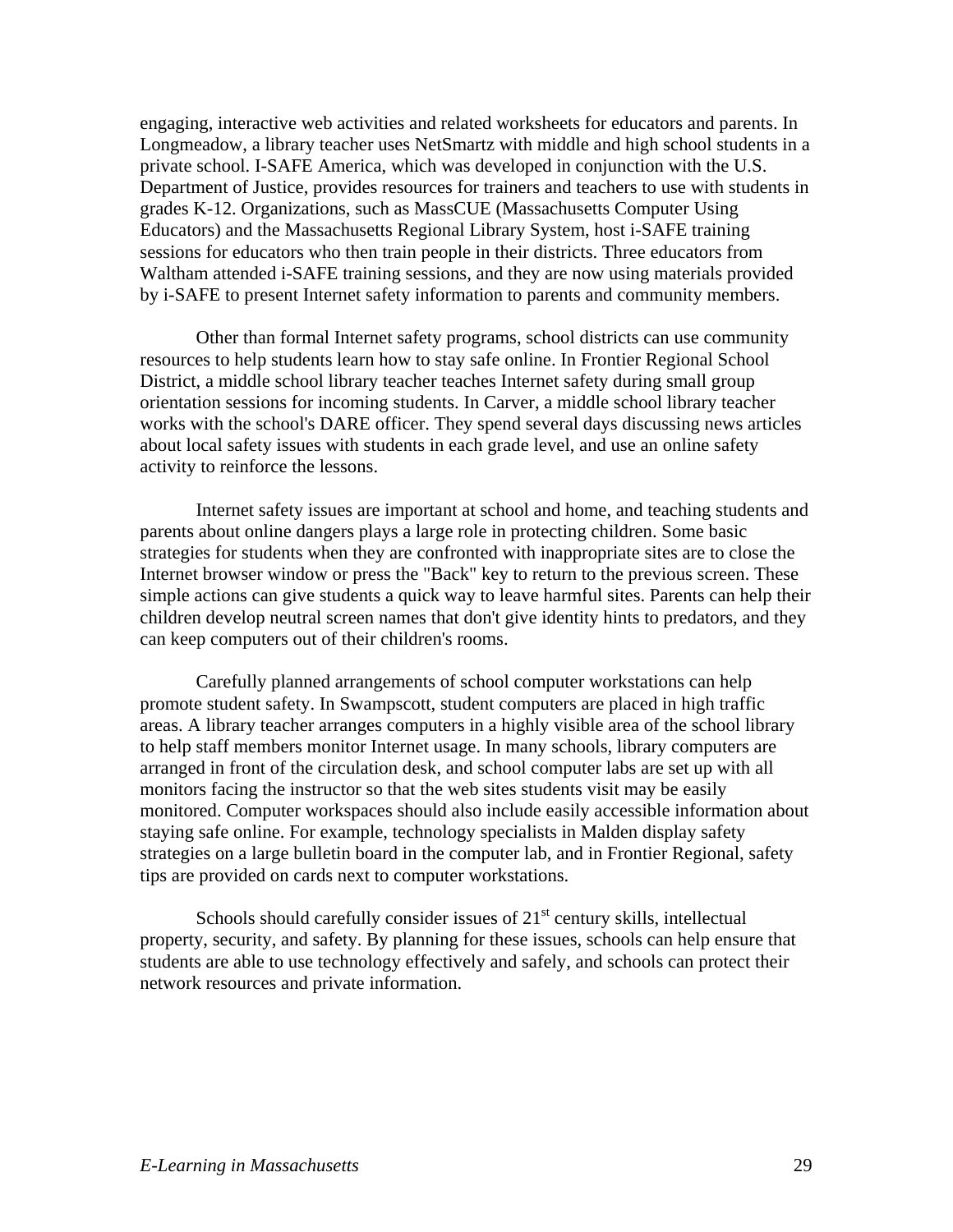### *CONCLUSION*

As this report has shown, e-learning can provide many opportunities for enhancing teaching and learning. E-learning helps students and teachers participate in authentic learning experiences, interact with one another outside the school day, and take courses that might not be available otherwise.

However, in order for online technologies to impact teaching and learning, they must be used appropriately. The *Massachusetts Recommended Criteria for Distance Learning Courses*26 developed by Department of Education offers guidelines that schools can use in planning or selecting online courses and professional development offerings.

In addition, a number of issues must be carefully considered by school districts so that they can help keep students safe and networks secure. Districts must also help students develop the technology and information and media literacy skills they need to effectively use the vast amount of information available online.

E-learning will undoubtedly continue to impact education. The Massachusetts Department of Education encourages educators to continue taking advantage of the opportunities afforded by e-learning to help all students succeed. The ongoing efforts of schools, along with the resources and support provided by the Department, will enable educators to take advantage of new developments in technology, helping students achieve proficiency through a standards-based educational system.

 $\overline{a}$ 

 $^{26}$  Available online: http://www.doe.mass.edu/edtech/news03/dl letter.html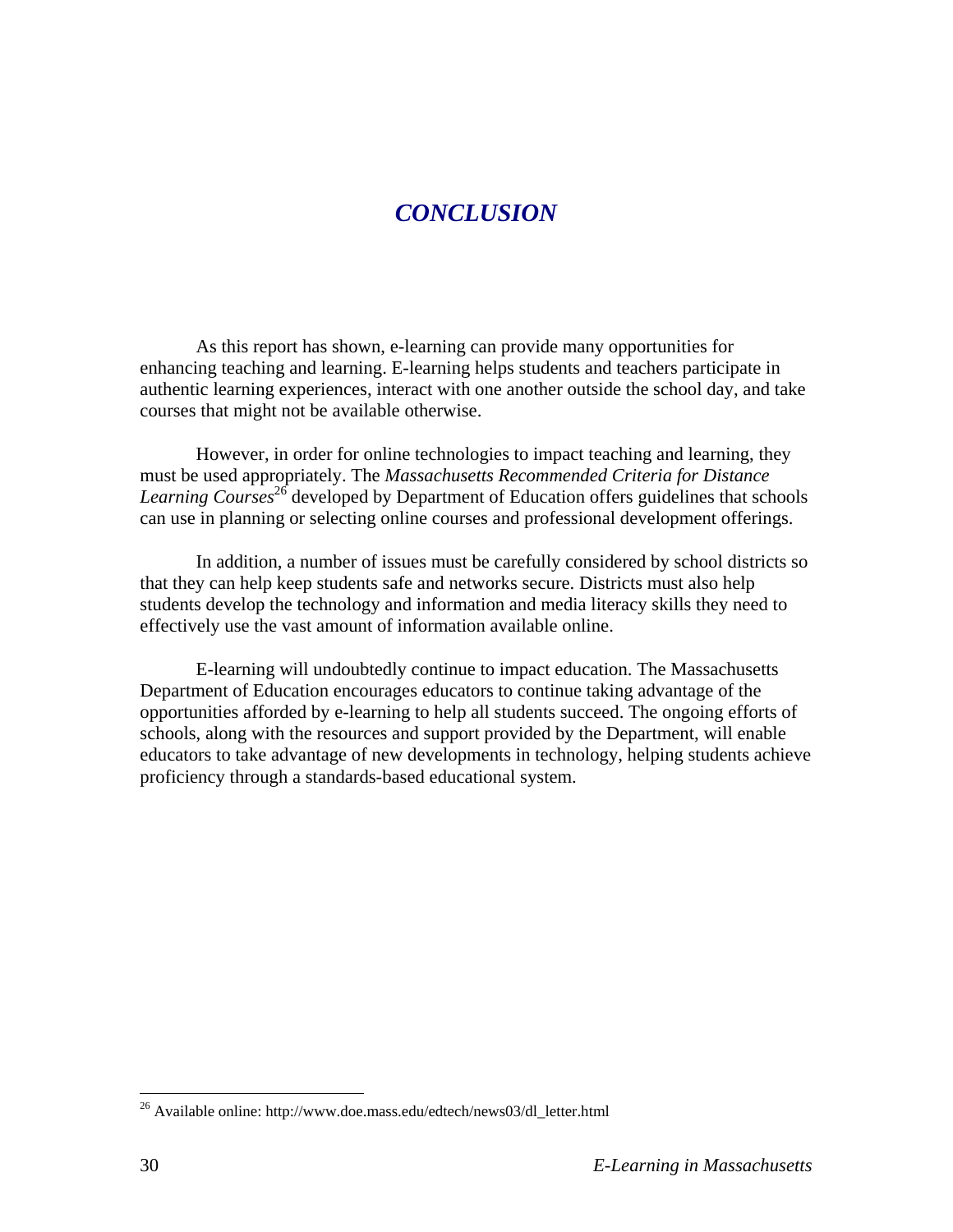# *APPENDIX: RESOURCES AND CONTACTS*

### *INTRODUCTION*

National Education Technology Plan http://www.ed.gov/about/offices/list/os/technology/plan/index.html

### *EXAMPLES FROM MASSACHUSETTS SCHOOLS*

### *Online Student Courses*

| <b>MassONE</b><br>http://massone.mass.edu/                           | $(781)$ 338-3020<br>massonehelp@doe.mass.edu  |
|----------------------------------------------------------------------|-----------------------------------------------|
| Virtual High School<br>http://www.govhs.org/website.nsf              |                                               |
| Wareham Public Schools                                               | J. D. Wilson, Jr.<br>wilsonjr@massed.net      |
| Western Massachusetts Distance Learning Network                      | Mike Rooney<br>mrooney@collaborative.org      |
| Hampshire Educational Collaborative<br>http://www.collaborative.org/ |                                               |
| Gateway Public Schools                                               | James M. Duggan<br>jduggan@grsd.org           |
| Mohawk Trail Regional School District                                | Peter Otten<br>peotten@mohawk.mtrsd.k12.ma.us |
| Springfield Public Schools                                           | Donna Boivin<br>boivind@sps.springfieldma.us  |

# *Online Professional Development*

#### **Supporting Instructional Efforts**

| Cambridge Public Schools                                           | Dr. Joanne Krepelka<br>jkrepelka@cpsd.us |
|--------------------------------------------------------------------|------------------------------------------|
| Harvard Graduate School of Education<br>http://gseweb.harvard.edu/ |                                          |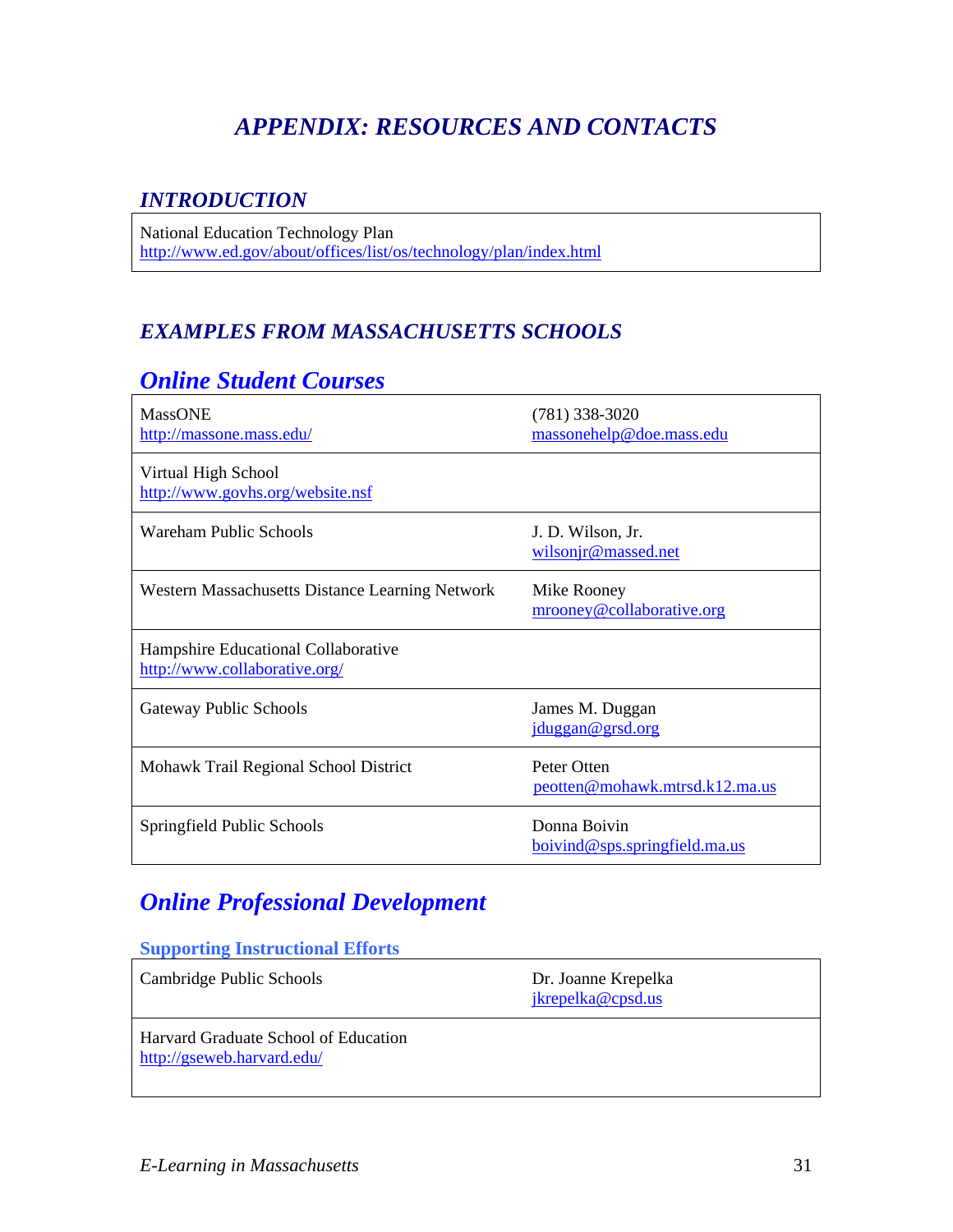| Pentucket Public Schools                | <b>Lindsey Barlow</b><br>lbarlow@prsd.org      |
|-----------------------------------------|------------------------------------------------|
| MassCUE web site<br>http://masscue.org/ |                                                |
| Nauset Public Schools                   | Kathleen Schrock<br>schrockk@nausetschools.org |
| Worcester Public Schools                | Deborah Donohue<br>donohued@worc.k12ma.us      |
| <b>Beverly Public Schools</b>           | Judy Miller<br>jmiller@beverlyschools.org      |
| North Central Charter Essential School  | Peter Garbus<br>garbusp@ncces.org              |

#### **Enhancing Online Teaching Skills**

| <b>ACCEPT Collaborative</b><br>http://www.accept.org/            | Daniel Kehoe<br>dankehoe@neaccess.net      |
|------------------------------------------------------------------|--------------------------------------------|
| Virtual High School web site<br>http://www.govhs.org/website.nsf |                                            |
| <b>Plymouth Public Schools</b>                                   | Nancy Dawson<br>ndawson@plymouth.k12.ma.us |

#### **Providing Professional Development for Administrators**

| The Superintendent's Academy       | Robert Kelley         |
|------------------------------------|-----------------------|
| University of Massachusetts Boston | robert.kelley@umb.edu |
|                                    |                       |

Massachusetts Association of School Superintendents (M.A.S.S.) http://www.massupt.org/

# *Online Events and Projects*

#### **Participating in Online Events**

| <b>Taunton Public Schools</b>      | Jeanne Follett<br>ifollett@tauntonschools.org |
|------------------------------------|-----------------------------------------------|
| elditarod Project web site         | Walter McKenzie                               |
| http://surfaquarium.com/eIDITAROD/ | walter@surfaquarium.com                       |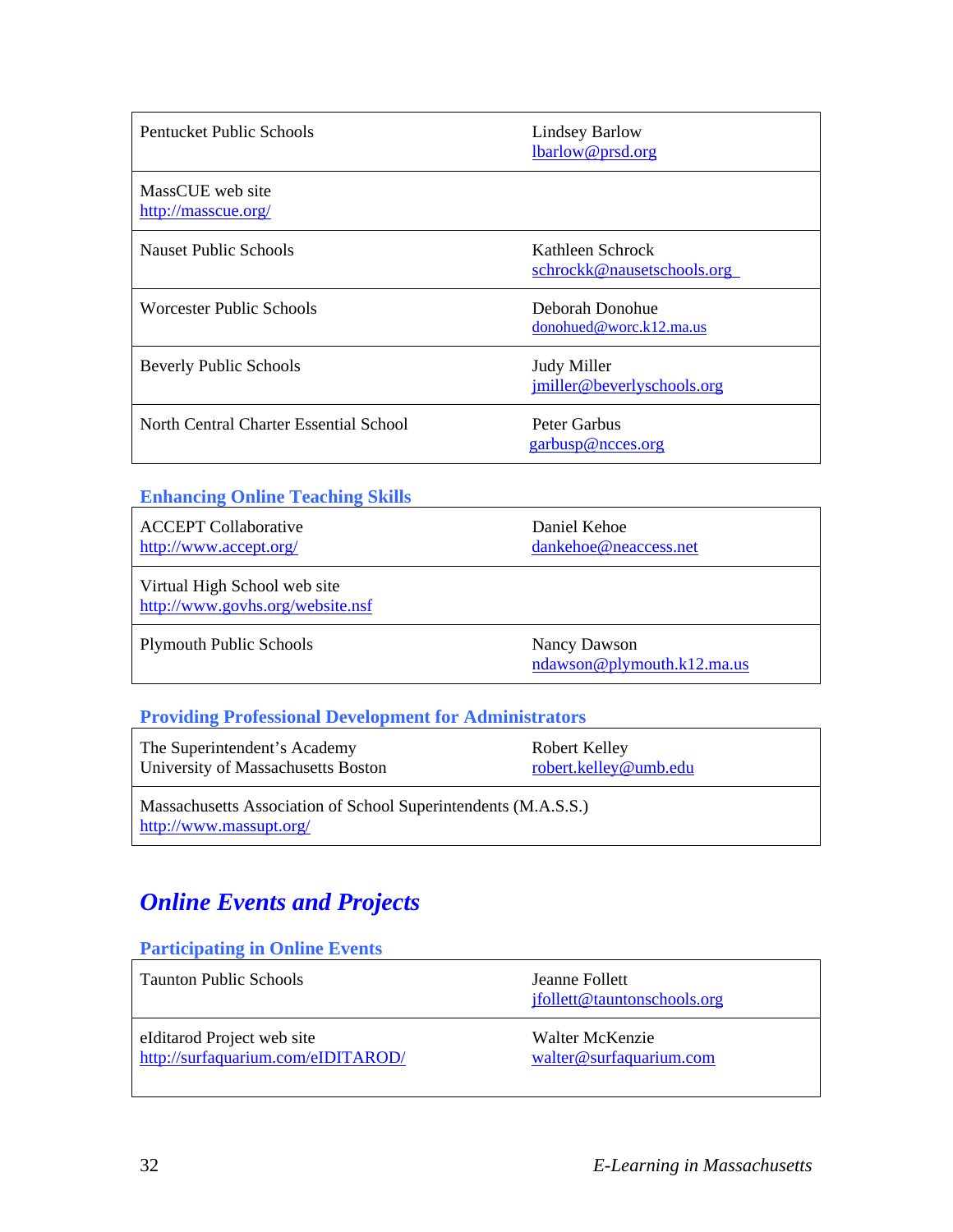Official Iditarod web site http://www.iditarod.com/

Clarksburg Public Schools John Estes

estesjj@yahoo.com

MysteryQuest web site

http://www.remc11.k12.mi.us/dl/MysteryQuest/

#### **Interacting with Experts Online**

| <b>Shutesbury Public Schools</b>                                                                     | Carol S. Holzberg, PhD<br>carolh@anthro.umass.edu  |
|------------------------------------------------------------------------------------------------------|----------------------------------------------------|
| <b>Holliston Public Schools</b>                                                                      | <b>Kathy Dooley</b><br>dooleyk@holliston.k12.ma.us |
| Capturing Architecture Past & Present web site<br>http://www.holliston.k12.ma.us/high/CAPP/Intro.htm |                                                    |
| Framingham Public Schools                                                                            | <b>Steve Eaton</b><br>seaton@framingham.k12.ma.us  |

### **Working with Online Media**

| <b>Halifax Public Schools</b>               | Linda Redding<br>$line{\text{dning@aol.com}}$ |
|---------------------------------------------|-----------------------------------------------|
| Van Go Radio web site<br>www.vangoradio.org |                                               |
| West Springfield Public Schools             | Christina Bousquet<br>$c$ bousquet@wsps.org   |
|                                             |                                               |

*Terrier Times* web site http://my.highschooljournalism.org/ma/westspringfield/westsidehigh/

### *Online Resources*

#### **Using Online Content**

| <b>Frontier Regional School District</b>                                                                       | Janice Dore<br>$dorej@frsd. determined.$ ma.us |
|----------------------------------------------------------------------------------------------------------------|------------------------------------------------|
| Memorial Hall Museum Online, Digital Collection<br>http://www.americancenturies.mass.edu/collection/index.html |                                                |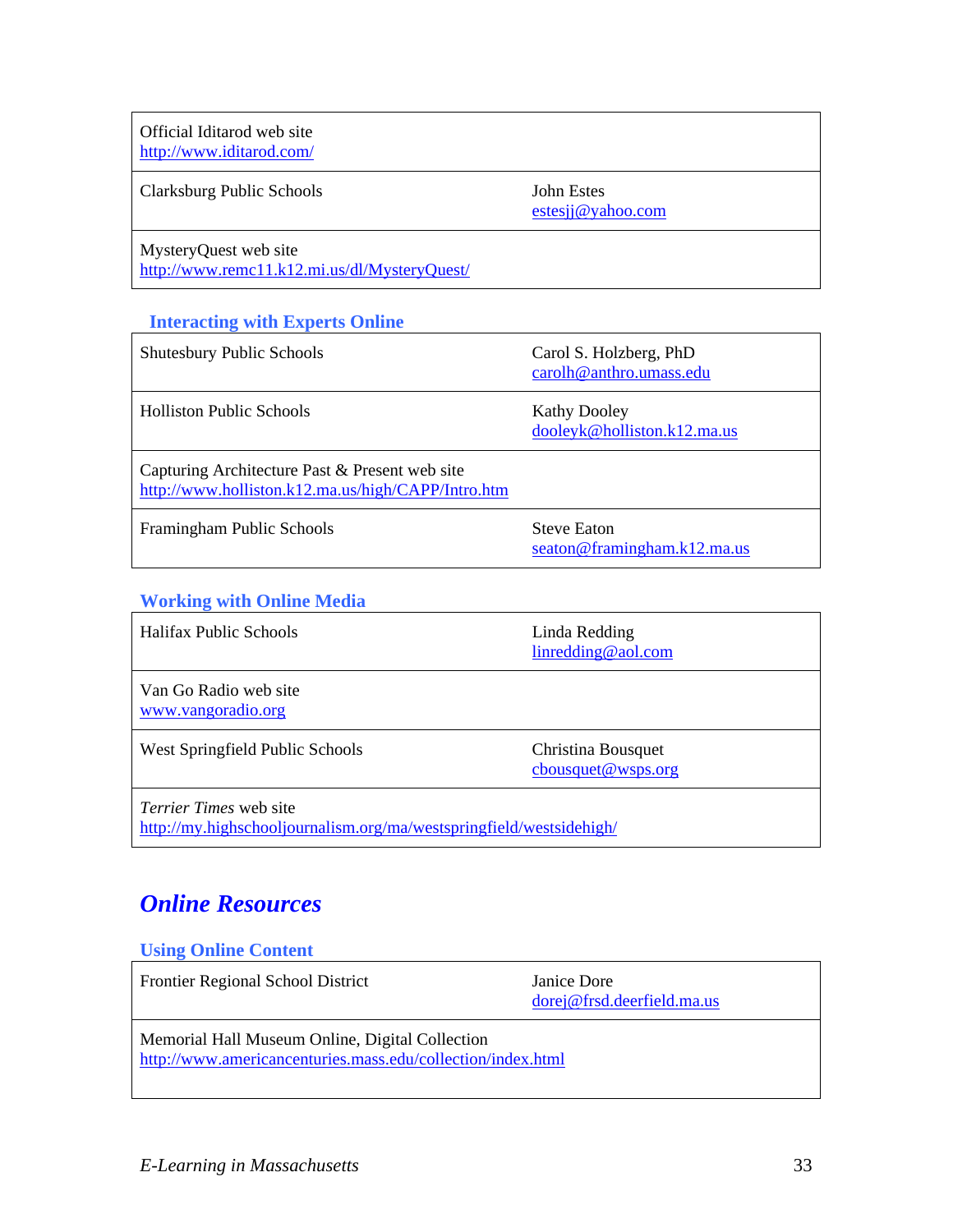| <b>Somerset Public Schools</b>                                                                                            | Sarah Alexander<br>zbooklady@cox.net            |  |
|---------------------------------------------------------------------------------------------------------------------------|-------------------------------------------------|--|
| Doctors without Borders web site<br>http://www.doctorswithoutborders.org/                                                 |                                                 |  |
| Willow Hill School (Sudbury, MA)                                                                                          | Carol Holley<br>axebros@rcn.com                 |  |
| Massachusetts Regional Library System web site<br>http://mblc.state.ma.us/mblc/regional/index.php                         |                                                 |  |
| <b>Chelmsford Public Schools</b><br>http://www.chelmsford.k12.ma.us/chslib/databases1.htm vdiggs@comcast.net              | Valerie Diggs                                   |  |
| New Book of Knowledge database web site (within Grolier Online database)<br>http://auth.grolier.com/cgi-bin/authV2?bffs=N |                                                 |  |
| CQ Researcher Online database web site<br>http://library.cqpress.com/index.php                                            |                                                 |  |
| Dover Public Schools                                                                                                      | Cheryl Caskie Chase<br>chasec@doversherborn.org |  |
| Oh, Canada! module web site<br>http://www.doversherborn.org/doverelementary/Library/CANADA/index.html                     |                                                 |  |
| Malden Public Schools                                                                                                     | Robert Simpson<br>rsimpson@malden.mec.edu       |  |
| Saugus Iron Works module web site<br>http://tritec-inc.org/pbu/std.cfm?id=110                                             |                                                 |  |
| <b>Marshfield Public Schools</b>                                                                                          | Karen Vaughan<br>kvaughan@mpsd.org              |  |
| Teacher Resources web page (Social Studies- Grade 4 link)<br>http://mail.mpsd.org/Collab/WEBPAGE/teacherresourceindex.htm |                                                 |  |
| Hopedale Public Schools                                                                                                   | Nancy Johnson<br>mathlc@aol.com                 |  |
| Geometry Lab web page<br>http://www.hopedale.k12.ma.us                                                                    |                                                 |  |

### **Using Online Tools**

Tyngsborough Public Schools Donald MacIntosh

donmac@mec.edu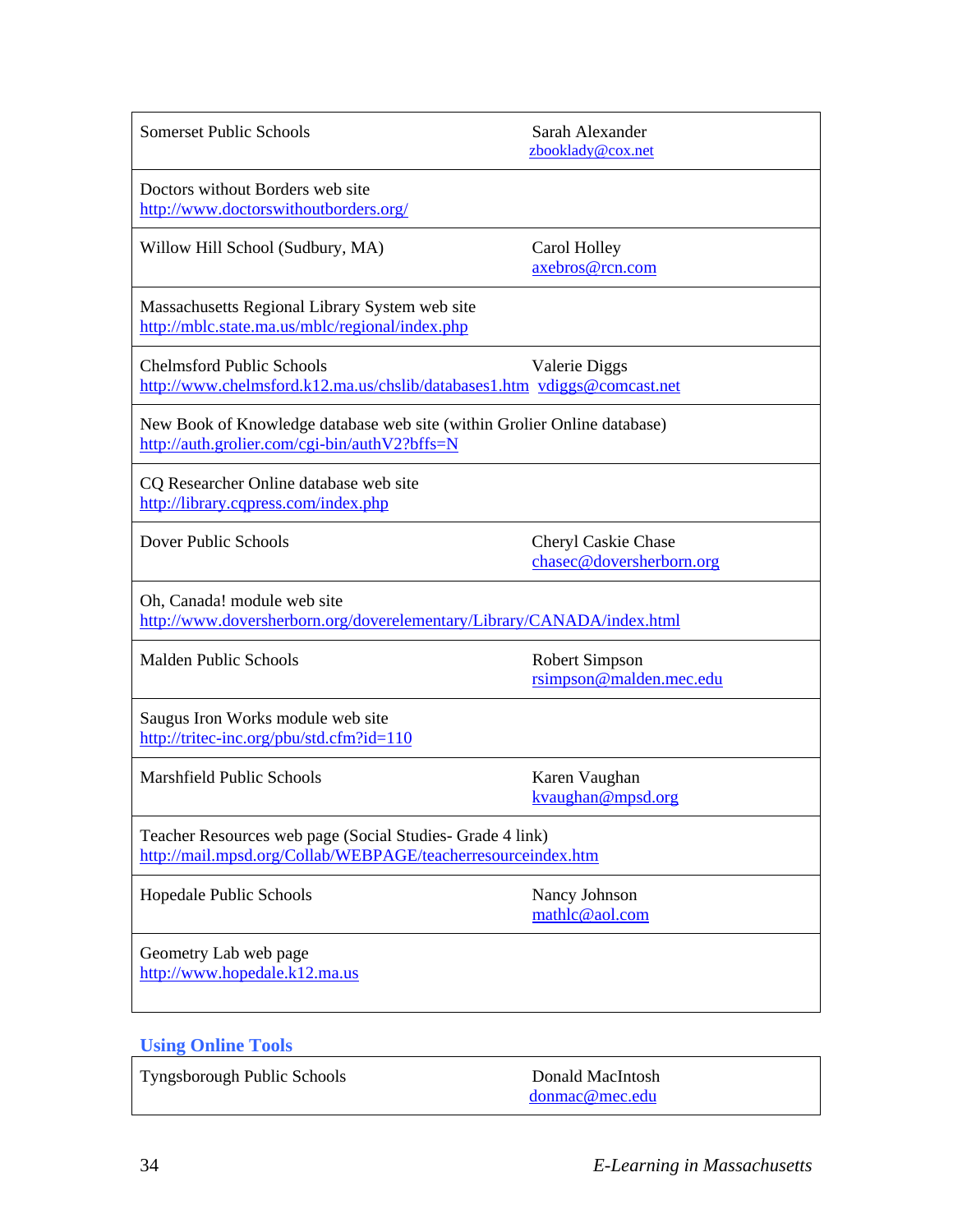| <b>MassONE</b><br>http://massone.mass.edu/                                                | $(781)$ 338-3020<br>massonehelp@doe.mass.edu       |  |
|-------------------------------------------------------------------------------------------|----------------------------------------------------|--|
| <b>Beverly Public Schools</b>                                                             | Judy Miller<br>jmiller@beverlyschools.org          |  |
| <b>Boston Public Schools</b>                                                              | Natalie Rivkin<br>Nrivkin777@aol.com               |  |
| <b>SELECT</b> Math web site<br>http://boston.k12.ma.us/teach/technology/select/index.html |                                                    |  |
| Pioneer Valley Regional School District                                                   | <b>Beth Dichter</b><br>BDICHTER@northampton-k12.us |  |
| Visual Ranking web site<br>http://www.intel.com/education/visualranking/                  |                                                    |  |

### **Instructional Data Systems**

| Worcester Public Schools                                                            | Arnold Pulda<br>puldaa@worc.k12.ma.us                |
|-------------------------------------------------------------------------------------|------------------------------------------------------|
| Pearson Digital Learning NovaNET web site<br>http://www.pearsondigital.com/novanet/ |                                                      |
| Palmer Public Schools                                                               | <b>Tom Barnes</b><br>tbarnes@palmerschools.org       |
| Plato Learning web site<br>http://www.plato.com/products.asp                        |                                                      |
| Somerville Public Schools                                                           | <b>Jared Perrine</b><br>iperrine@k12.somervillema.us |
| Riverdeep Destination Math web site                                                 |                                                      |
| http://www.riverdeep.net/products/math/index.jhtml                                  |                                                      |

### *MASSACHUSETTS ONLINE NETWORK FOR EDUCATION*

| <b>MassONE</b>           | $(781)$ 338-3020         |
|--------------------------|--------------------------|
| http://massone.mass.edu/ | massonehelp@doe.mass.edu |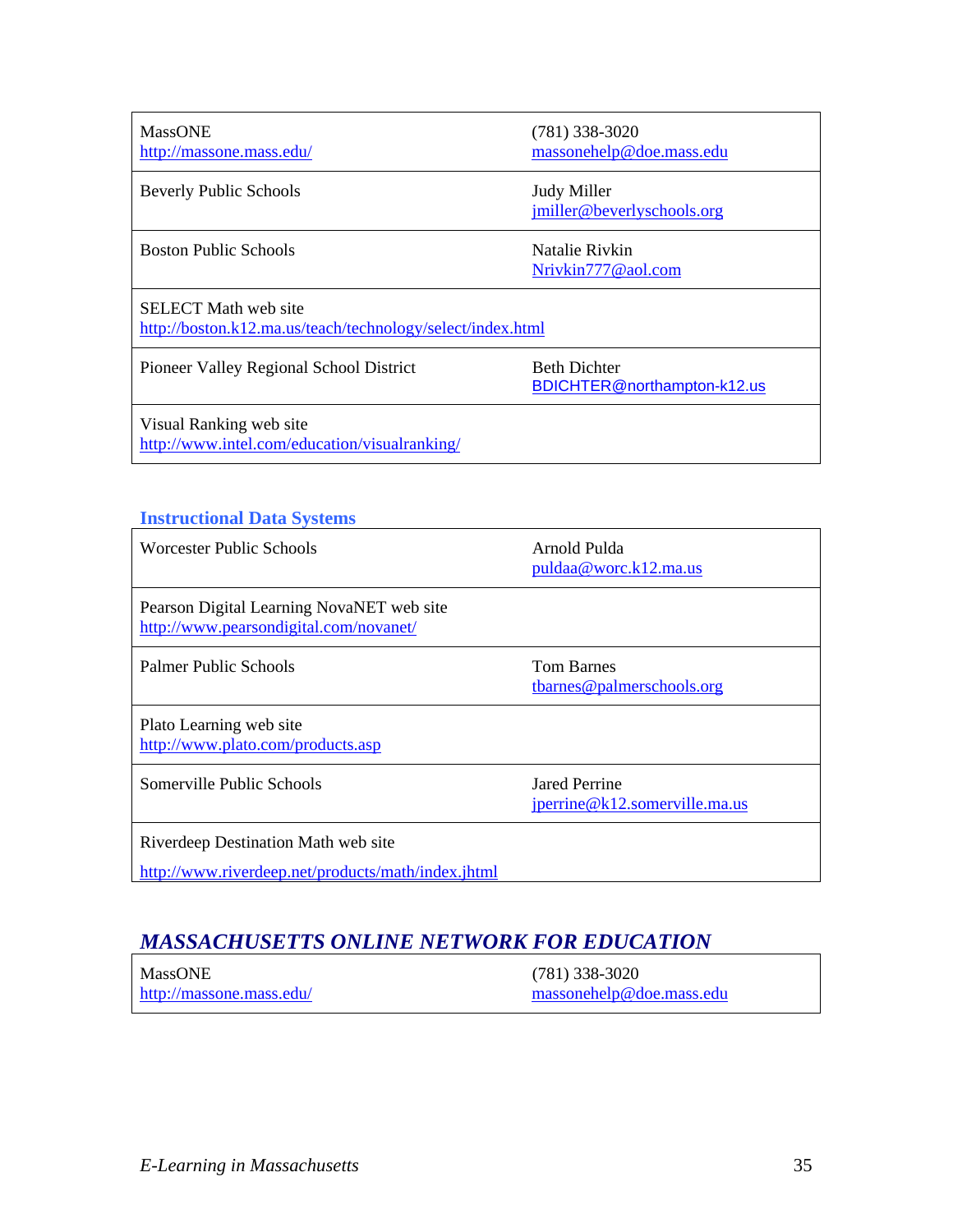### *ISSUES IN E-LEARNING*

# *21st Century Skills*

#### **Technology Skills**

*Massachusetts Recommended PreK-12 Instructional Technology Standards*  http://www.doe.mass.edu/edtech/standards/itstand.pdf

#### **Information and Media Literacy Skills**

Massachusetts School Library Media Association, Curriculum resources http://www.mslma.org/CAR/curriculum.html

*Information Literacy Standards for Student Learning*  http://www.ala.org/aaslTemplate.cfm?Section=Information\_Power&Template=/Content Management/ContentDisplay.cfm&ContentID=19937

### *Intellectual Property*

#### **Copyright**

U.S. Copyright Office web site http://www.copyright.gov/

Nauset Public Schools, Copyright and Fair Use Links web page http://www.nausetschools.org/fairuse.htm

#### **Fair Use**

U.S. Copyright Office, Fair Use web page http://www.copyright.gov/fls/fl102.html

#### **Plagiarism**

U.S. Copyright Office, Fair Use web page http://www.copyright.gov/fls/fl102.html

### *Security*

Consortium for School Networking (CoSN) http://www.cosn.org/

Cyber Security for the Digital District web page http://securedistrict.cosn.org/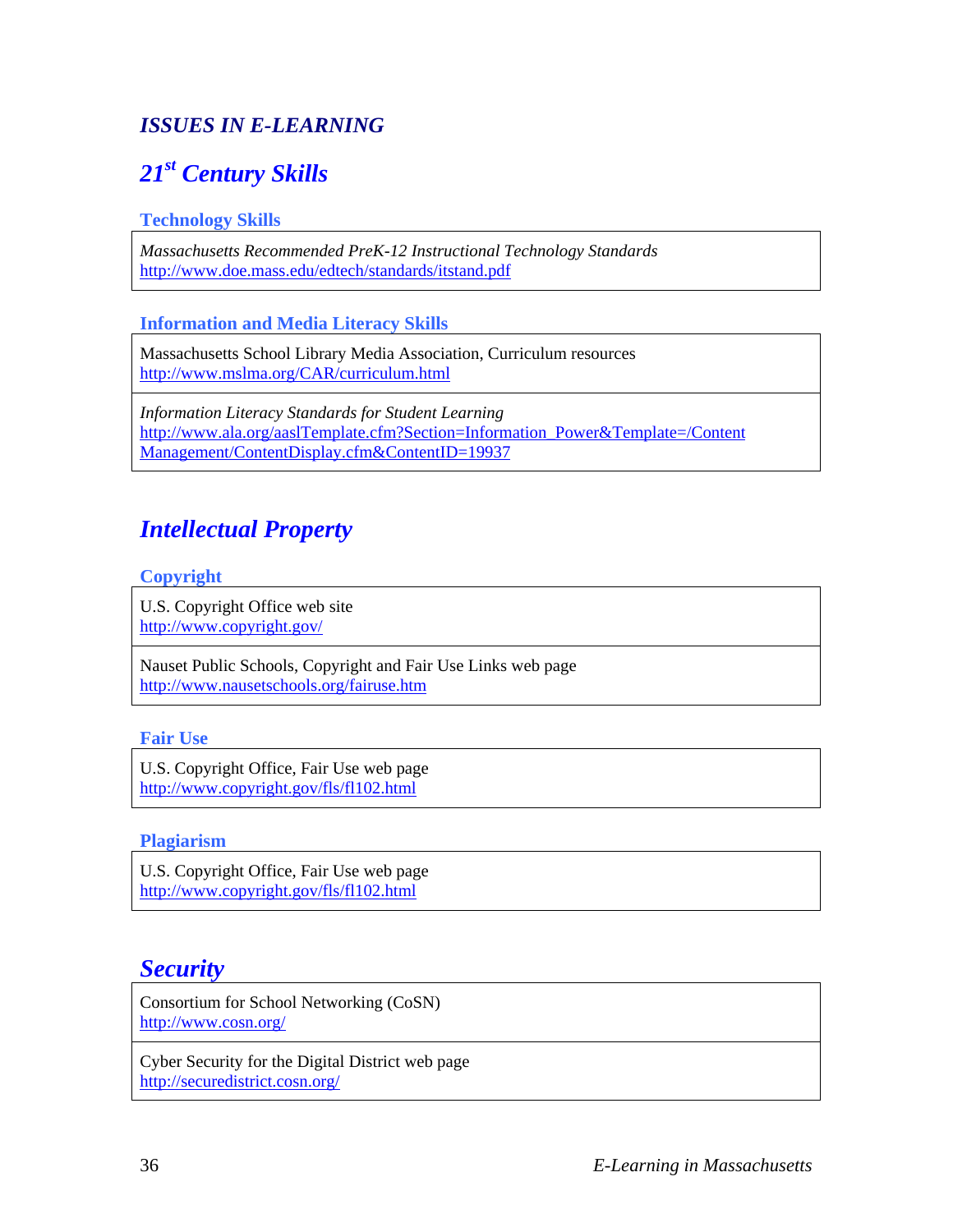# *Safety*

| McGruff.org's Milstein Child Safety Center web site<br>http://www.mcgruff.org/              |                                                            |
|---------------------------------------------------------------------------------------------|------------------------------------------------------------|
| <b>Sudbury Public Schools</b>                                                               | Carol Holley<br>axebros@rcn.com                            |
| <b>Winchester Public Schools</b>                                                            | Annamaria Schrimpf<br>aschrimpf@winchester.k12.ma.us       |
| Children's Internet Protection Act (CIPA)<br>http://www.fcc.gov/cgb/consumerfacts/cipa.html |                                                            |
| NetSmartz web site<br>http://netsmartz.org                                                  |                                                            |
| Yeshiva Academy, Longmeadow                                                                 | Judy Williams<br>judewill@comcast.net                      |
| <i>i</i> -Safe America Inc. web site<br>http://isafe.org                                    |                                                            |
| <b>Waltham Public Schools</b>                                                               | Kathleen Finnerty<br>finnertyk@k12.waltham.ma.us           |
| Frontier Regional School District                                                           | Janice Dore<br>dorej@frsd.deerfield.ma.us                  |
| <b>Carver Public Schools</b>                                                                | <b>Bonnie Staiger-Matatall</b><br>StaigerB@mail.carver.org |
| <b>Swampscott Public Schools</b>                                                            | <b>Elyse</b> Cregar<br>elyse@palousepalette.com            |
| <b>Malden Public Schools</b>                                                                | Thong Phamduy<br>tphamduy@malden.mec.edu                   |